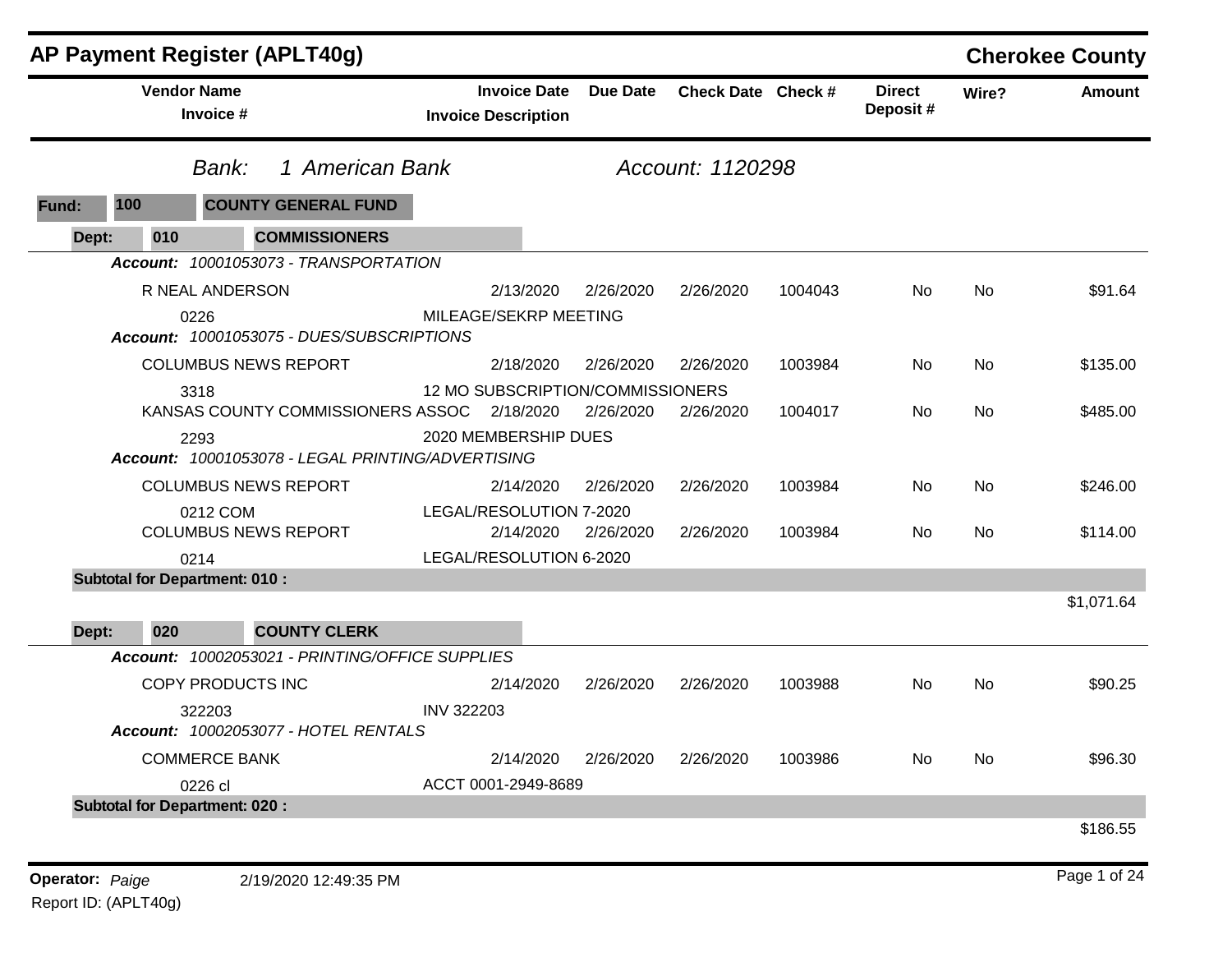|       |                                      | AP Payment Register (APLT40g)                     |                                                   |                 |                    |         |                           |           | <b>Cherokee County</b> |
|-------|--------------------------------------|---------------------------------------------------|---------------------------------------------------|-----------------|--------------------|---------|---------------------------|-----------|------------------------|
|       | <b>Vendor Name</b><br>Invoice #      |                                                   | <b>Invoice Date</b><br><b>Invoice Description</b> | <b>Due Date</b> | Check Date Check # |         | <b>Direct</b><br>Deposit# | Wire?     | <b>Amount</b>          |
| Dept: | 030                                  | <b>TREASURER</b>                                  |                                                   |                 |                    |         |                           |           |                        |
|       |                                      | Account: 10003053029 - MISC SUPPLIES              |                                                   |                 |                    |         |                           |           |                        |
|       |                                      | ETTINGER'S OFFICE SUPPLY                          | 2/18/2020                                         | 2/26/2020       | 2/26/2020          | 1003998 | No.                       | No        | \$9.89                 |
|       | 5265280<br><b>COMMERCE BANK</b>      |                                                   | <b>INV 5265280</b><br>2/13/2020                   | 2/26/2020       | 2/26/2020          | 1003986 | No.                       | No        | \$7.64                 |
|       | 0226                                 | Account: 10003053074 - TELEPHONE BILLS            | ACCT 000090066515                                 |                 |                    |         |                           |           |                        |
|       | <b>SUMNERONE</b>                     |                                                   | 2/13/2020                                         | 2/26/2020       | 2/26/2020          | 1004054 | No                        | <b>No</b> | \$124.82               |
|       | 2433591                              | Account: 10003053078 - LEGAL PRINTING/ADVERTISING | INV 2433591                                       |                 |                    |         |                           |           |                        |
|       |                                      | <b>COLUMBUS NEWS REPORT</b>                       | 2/13/2020                                         | 2/26/2020       | 2/26/2020          | 1003984 | No.                       | No        | \$1,752.00             |
|       | 107                                  | <b>COLUMBUS NEWS REPORT</b>                       | LEGAL NOTICES, NOTICE OF SALE<br>2/13/2020        | 2/26/2020       | 2/26/2020          | 1003984 | <b>No</b>                 | No        | \$2,628.00             |
|       | 208                                  |                                                   | LEGAL NOTICES/DELINQUENT TAX NOTICES              |                 |                    |         |                           |           |                        |
|       | <b>Subtotal for Department: 030:</b> |                                                   |                                                   |                 |                    |         |                           |           |                        |
| Dept: | 040                                  | <b>ATTORNEY</b>                                   |                                                   |                 |                    |         |                           |           | \$4,522.35             |
|       |                                      | Account: 10004053021 - PRINTING/OFFICE SUPPLIES   |                                                   |                 |                    |         |                           |           |                        |
|       |                                      | <b>XEROX CORPORATION</b>                          | 2/18/2020                                         | 2/26/2020       | 2/26/2020          | 1004062 | <b>No</b>                 | No        | \$266.13               |
|       | 099368490                            | Account: 10004053023 - EMPLOYEE FOOD/MEALS        | INV 099368490                                     |                 |                    |         |                           |           |                        |
|       | <b>COMMERCE BANK</b>                 |                                                   | 2/18/2020                                         | 2/26/2020       | 2/26/2020          | 1003986 | <b>No</b>                 | <b>No</b> | \$58.26                |
|       | 0226 AT                              | Account: 10004053030 - GASOLINE                   | ACCT 0000-3278-5388                               |                 |                    |         |                           |           |                        |
|       | <b>COMMERCE BANK</b>                 |                                                   | 2/18/2020                                         | 2/26/2020       | 2/26/2020          | 1003986 | No.                       | No        | \$72.83                |
|       | 0226 AT                              | Account: 10004053075 - DUES/SUBSCRIPTIONS         | ACCT 0000-3278-5388                               |                 |                    |         |                           |           |                        |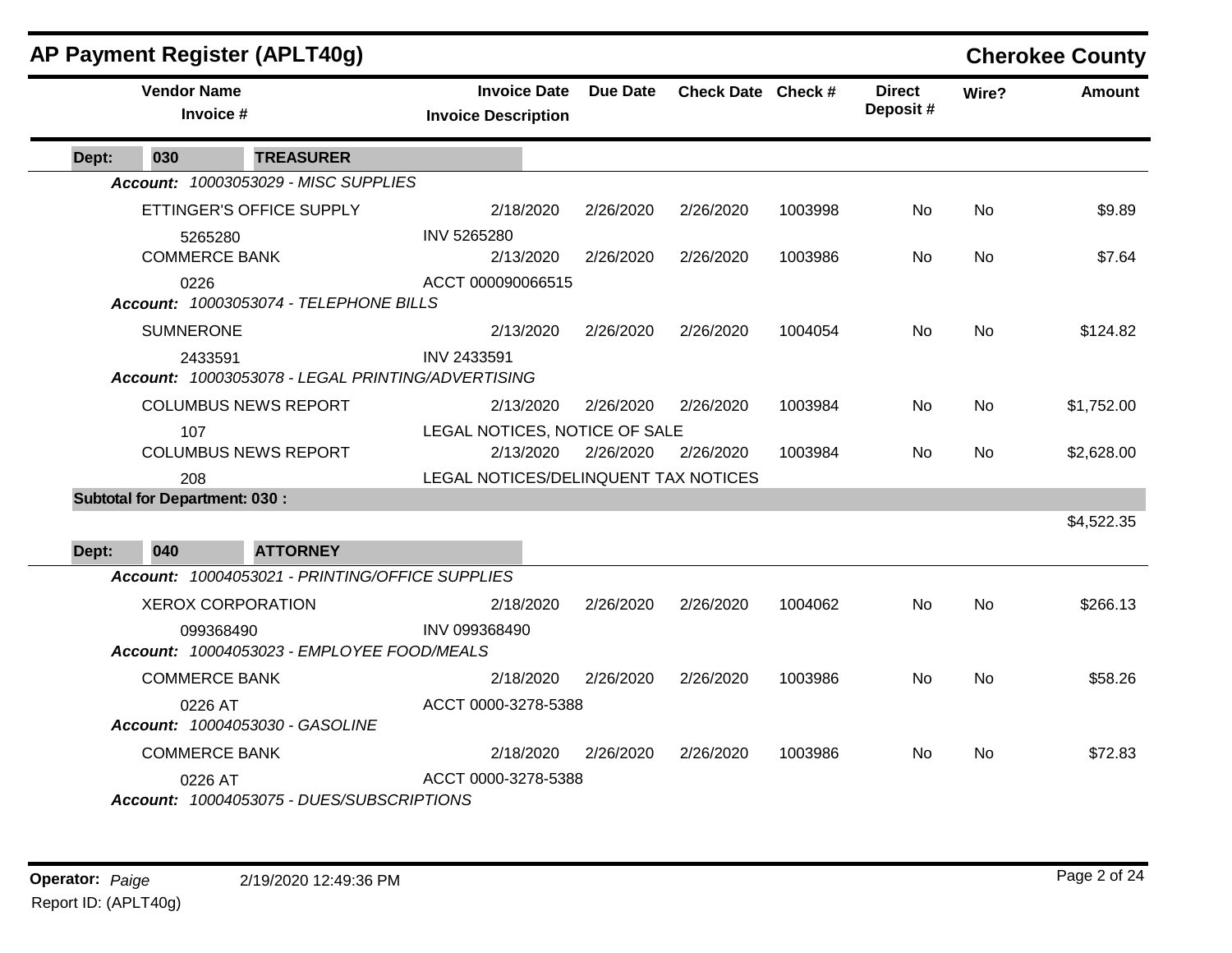|       | AP Payment Register (APLT40g)                                 |                                                   |                 |                    |         |                           |           | <b>Cherokee County</b> |
|-------|---------------------------------------------------------------|---------------------------------------------------|-----------------|--------------------|---------|---------------------------|-----------|------------------------|
|       | <b>Vendor Name</b><br>Invoice #                               | <b>Invoice Date</b><br><b>Invoice Description</b> | <b>Due Date</b> | Check Date Check # |         | <b>Direct</b><br>Deposit# | Wire?     | <b>Amount</b>          |
|       | <b>COMMERCE BANK</b>                                          | 2/18/2020                                         | 2/26/2020       | 2/26/2020          | 1003986 | No                        | <b>No</b> | \$181.00               |
|       | 0226 AT2<br><b>COMMERCE BANK</b>                              | ACCT 0001-1455-1617<br>2/18/2020                  | 2/26/2020       | 2/26/2020          | 1003986 | No.                       | <b>No</b> | \$30.00                |
|       | 0226 AT1<br>Account: 10004053078 - LEGAL PRINTING/ADVERTISING | ACCT 0000-0198-5126                               |                 |                    |         |                           |           |                        |
|       | <b>COMMERCE BANK</b>                                          | 2/18/2020                                         | 2/26/2020       | 2/26/2020          | 1003986 | No                        | <b>No</b> | \$289.35               |
|       | 0226 AT2<br>Account: 10004053081 - MISC EXPENSE               | ACCT 0001-1455-1617                               |                 |                    |         |                           |           |                        |
|       | <b>LADELL F TURLEY CSR</b>                                    | 2/18/2020                                         | 2/26/2020       | 2/26/2020          | 1004024 | No.                       | <b>No</b> | \$13.50                |
|       | 0226<br><b>SHAUN J HIGGINS</b>                                | TRANSCRIPT/2016CR124<br>2/18/2020                 | 2/26/2020       | 2/26/2020          | 1004051 | No.                       | No        | \$38.00                |
|       | 0226<br>Account: 10004053089 - OTHER CONTRACTUAL              | TRANSCRIPTS/16CR124                               |                 |                    |         |                           |           |                        |
|       | THOMSON REUTERS - WEST                                        | 2/18/2020                                         | 2/26/2020       | 2/26/2020          | 1004057 | No.                       | <b>No</b> | \$292.95               |
|       | 841751069<br>Account: 10004053094 - VEHICLES                  | INV 841751069                                     |                 |                    |         |                           |           |                        |
|       | <b>COMMERCE BANK</b>                                          | 2/18/2020                                         | 2/26/2020       | 2/26/2020          | 1003986 | No.                       | No        | \$137.33               |
|       | 0226 AT1                                                      | ACCT 0000-0198-5126                               |                 |                    |         |                           |           |                        |
|       | <b>Subtotal for Department: 040:</b>                          |                                                   |                 |                    |         |                           |           |                        |
|       |                                                               |                                                   |                 |                    |         |                           |           | \$1,379.35             |
| Dept: | 050<br><b>REGISTER OF DEEDS</b>                               |                                                   |                 |                    |         |                           |           |                        |
|       | Account: 10005053023 - EMPLOYEE FOOD/MEALS                    |                                                   |                 |                    |         |                           |           |                        |
|       | <b>COMMERCE BANK</b>                                          | 2/13/2020                                         | 2/26/2020       | 2/26/2020          | 1003986 | No                        | No        | \$55.47                |
|       | 0226 ROD<br>Account: 10005053073 - TRANSPORTATION             | ACCT 0000-0111-8991                               |                 |                    |         |                           |           |                        |
|       | <b>COMMERCE BANK</b>                                          | 2/13/2020                                         | 2/26/2020       | 2/26/2020          | 1003986 | No.                       | No        | \$46.71                |
|       | 0226 ROD<br>Account: 10005053077 - HOTEL RENTALS              | ACCT 0000-0111-8991                               |                 |                    |         |                           |           |                        |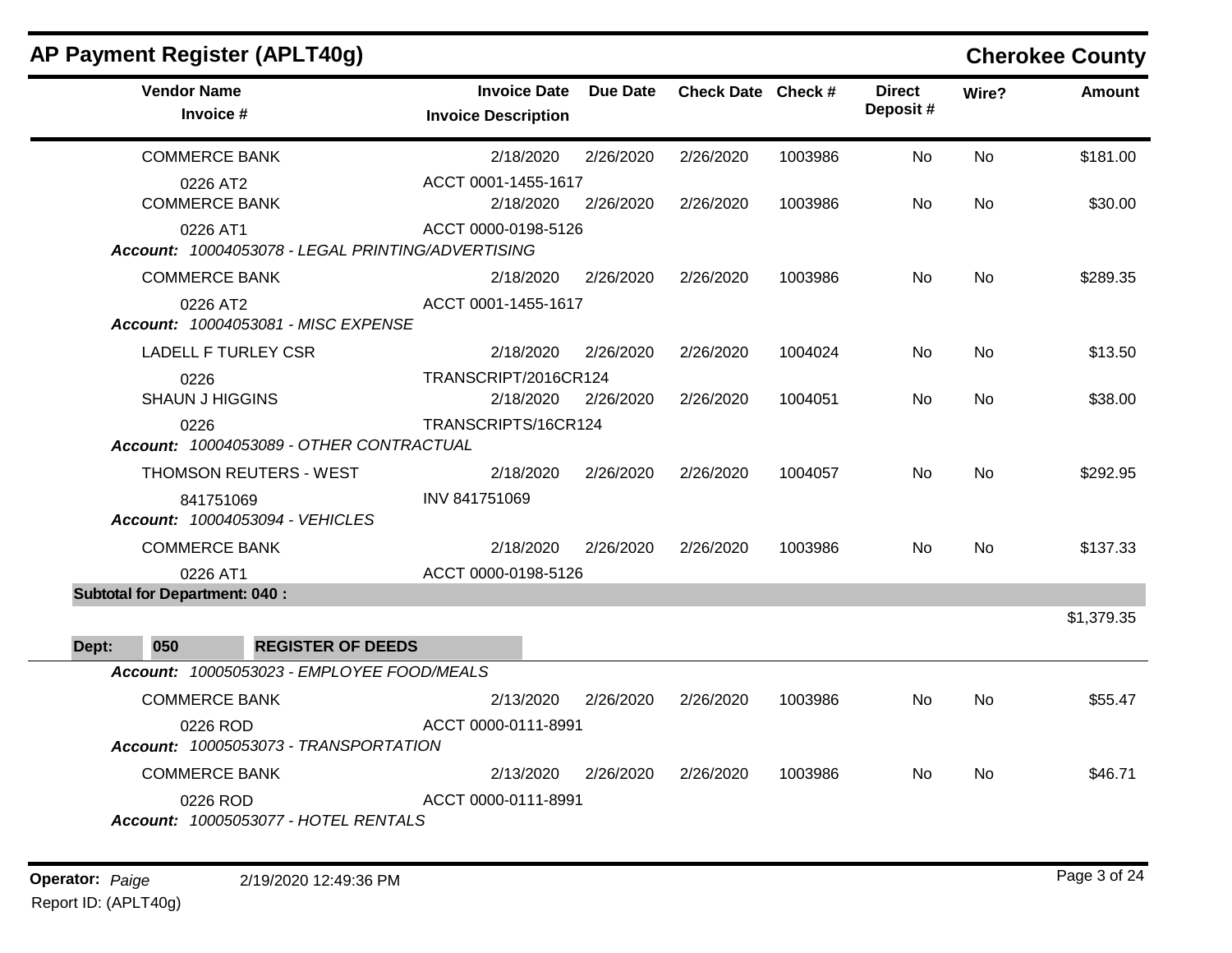|       |                                      | <b>AP Payment Register (APLT40g)</b>            |                                                   |                 |                    |         |                           |           | <b>Cherokee County</b> |
|-------|--------------------------------------|-------------------------------------------------|---------------------------------------------------|-----------------|--------------------|---------|---------------------------|-----------|------------------------|
|       | <b>Vendor Name</b><br>Invoice #      |                                                 | <b>Invoice Date</b><br><b>Invoice Description</b> | <b>Due Date</b> | Check Date Check # |         | <b>Direct</b><br>Deposit# | Wire?     | <b>Amount</b>          |
|       | <b>COMMERCE BANK</b>                 |                                                 | 2/13/2020                                         | 2/26/2020       | 2/26/2020          | 1003986 | No.                       | No        | \$444.18               |
|       | 0226 ROD                             |                                                 | ACCT 0000-0111-8991                               |                 |                    |         |                           |           |                        |
|       | <b>Subtotal for Department: 050:</b> |                                                 |                                                   |                 |                    |         |                           |           |                        |
| Dept: | 060                                  | <b>SHERIFF &amp; JAIL</b>                       |                                                   |                 |                    |         |                           |           | \$546.36               |
|       |                                      | Account: 10006053021 - PRINTING/OFFICE SUPPLIES |                                                   |                 |                    |         |                           |           |                        |
|       |                                      | <b>QUILL CORPORATION</b>                        | 2/13/2020                                         | 2/26/2020       | 2/26/2020          | 1004042 | No                        | <b>No</b> | \$45.95                |
|       | 4597089                              | ETTINGER'S OFFICE SUPPLY                        | <b>INV 4597089</b><br>2/13/2020                   | 2/26/2020       | 2/26/2020          | 1003998 | No                        | No        | \$15.74                |
|       | 5263330<br><b>CINTAS CORP</b>        |                                                 | INV 5263330<br>2/13/2020                          | 2/26/2020       | 2/26/2020          | 1003976 | No.                       | <b>No</b> | \$97.88                |
|       | <b>COMMERCE BANK</b>                 | 8404482357                                      | INV 8404482357<br>2/18/2020                       | 2/26/2020       | 2/26/2020          | 1003986 | No.                       | No        | \$97.13                |
|       | 0226 SH5                             | <b>QUILL CORPORATION</b>                        | ACCT 0000-0198-5019<br>2/13/2020                  | 2/26/2020       | 2/26/2020          | 1004042 | No.                       | No        | \$27.92                |
|       | 4583455<br><b>CINTAS CORP</b>        |                                                 | INV 4583455<br>2/18/2020                          | 2/26/2020       | 2/26/2020          | 1003976 | No                        | <b>No</b> | \$148.08               |
|       | <b>COMMERCE BANK</b>                 | 8404506543                                      | INV 8404506543<br>2/18/2020                       | 2/26/2020       | 2/26/2020          | 1003986 | <b>No</b>                 | <b>No</b> | (\$15.03)              |
|       | 0226 SH5                             | Account: 10006053025 - PARTS/VEHICLE REPAIRS    | <b>CREDIT</b>                                     |                 |                    |         |                           |           |                        |
|       |                                      | NATALINIS AUTOMOTIVE                            | 2/13/2020                                         | 2/26/2020       | 2/26/2020          | 1004033 | No.                       | No        | \$4.36                 |
|       | 726307                               | MIKE CARPINO FORD MERCURY INC                   | <b>INV 726307</b><br>2/13/2020                    | 2/26/2020       | 2/26/2020          | 1004032 | No.                       | No        | \$21.58                |
|       | 112872                               | NATALINIS AUTOMOTIVE                            | <b>INV 112872</b><br>2/13/2020                    | 2/26/2020       | 2/26/2020          | 1004033 | No                        | <b>No</b> | \$61.53                |
|       | 727049                               | NATALINIS AUTOMOTIVE                            | <b>INV 727049</b><br>2/13/2020                    | 2/26/2020       | 2/26/2020          | 1004033 | No                        | No        | \$35.56                |
|       | 726440                               |                                                 | <b>INV 726440</b>                                 |                 |                    |         |                           |           |                        |
|       |                                      |                                                 |                                                   |                 |                    |         |                           |           |                        |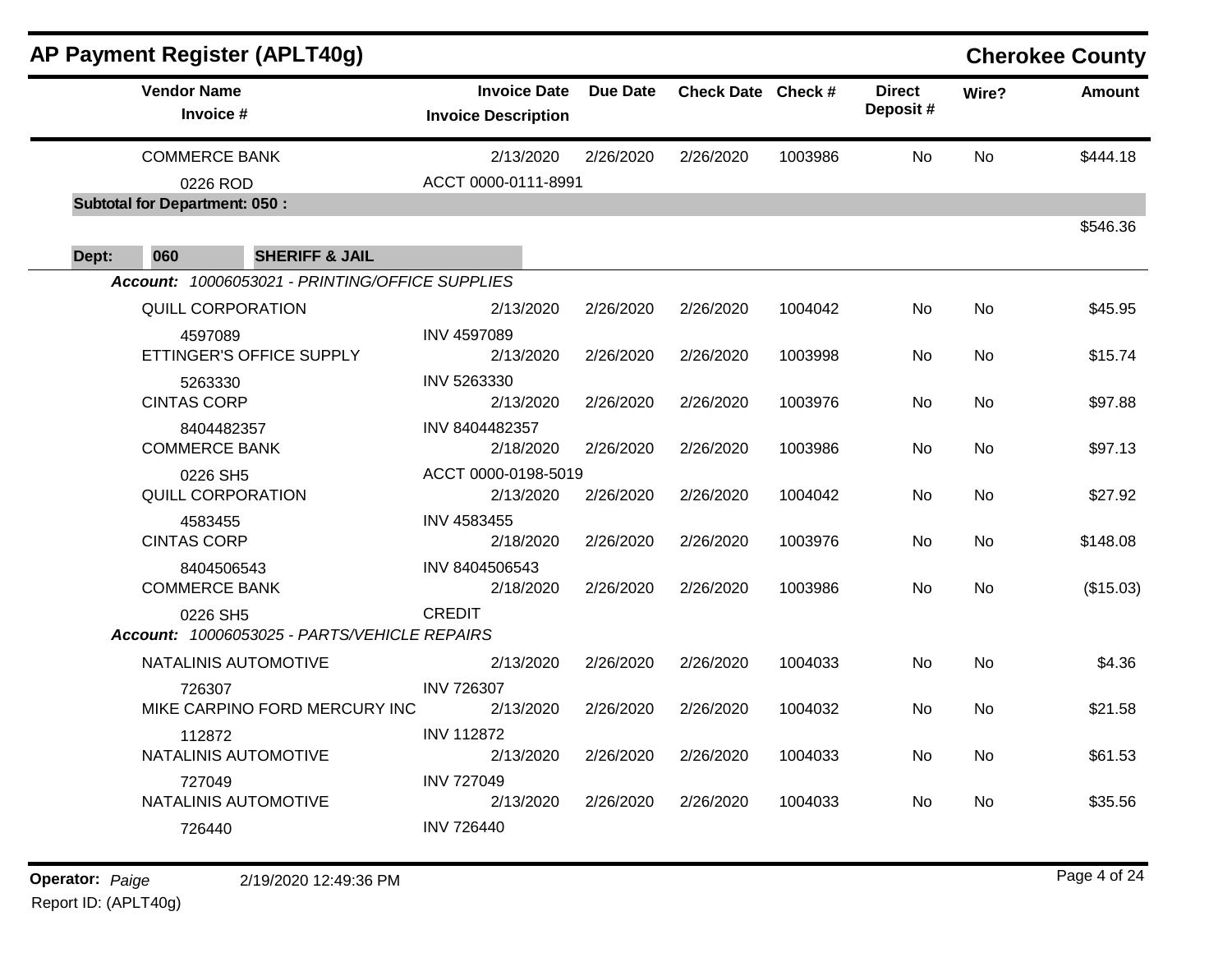| AP Payment Register (APLT40g)                                                            |                                                   |                 |                    |         |                           |       | <b>Cherokee County</b> |
|------------------------------------------------------------------------------------------|---------------------------------------------------|-----------------|--------------------|---------|---------------------------|-------|------------------------|
| <b>Vendor Name</b><br>Invoice #                                                          | <b>Invoice Date</b><br><b>Invoice Description</b> | <b>Due Date</b> | Check Date Check # |         | <b>Direct</b><br>Deposit# | Wire? | <b>Amount</b>          |
| KANSASLAND TIRE OF PITTSBURG                                                             | 2/13/2020                                         | 2/26/2020       | 2/26/2020          | 1004019 | No                        | No    | \$293.30               |
| 373<br>NATALINIS AUTOMOTIVE                                                              | <b>INV 373</b><br>2/19/2020                       | 2/26/2020       | 2/26/2020          | 1004034 | No                        | No    | \$3.13                 |
| 727664<br>KANSASLAND TIRE OF PITTSBURG                                                   | <b>INV 727664</b><br>2/13/2020                    | 2/26/2020       | 2/26/2020          | 1004019 | No                        | No    | \$1,048.80             |
| 441<br>NATALINIS AUTOMOTIVE                                                              | <b>INV 441</b><br>2/19/2020                       | 2/26/2020       | 2/26/2020          | 1004034 | No                        | No    | \$236.04               |
| 727628<br>Account: 10006053028 - COMPUTER SUPPLIES                                       | <b>INV 727628</b>                                 |                 |                    |         |                           |       |                        |
| NEWEGG BUSINESS, INC                                                                     | 2/13/2020                                         | 2/26/2020       | 2/26/2020          | 1004035 | No.                       | No    | \$99.99                |
| 1302642802<br>Account: 10006053030 - GASOLINE                                            | INV 1302642802                                    |                 |                    |         |                           |       |                        |
| <b>COMMERCE BANK</b>                                                                     | 2/18/2020                                         | 2/26/2020       | 2/26/2020          | 1003986 | No.                       | No    | \$30.01                |
| 0226 SH5<br>Account: 10006053040 - JANITORIAL SUPPLIES                                   | ACCT 0000-0198-5019                               |                 |                    |         |                           |       |                        |
| <b>HENRY KRAFT INC</b>                                                                   | 2/18/2020                                         | 2/26/2020       | 2/26/2020          | 1004011 | No                        | No    | \$771.15               |
| 298815<br>ICS                                                                            | <b>INV 298815</b><br>2/13/2020                    | 2/26/2020       | 2/26/2020          | 1004012 | No                        | No    | \$105.00               |
| W3457000<br>Account: 10006053068 - OTHER COMMODITIES                                     | <b>INV W3457000</b>                               |                 |                    |         |                           |       |                        |
| FARMERS COOPERATIVE ASSOCIATION<br>268513<br>Account: 10006053072 - GAS, ELECTRIC, WATER | 2/13/2020<br><b>INV 268513</b>                    | 2/26/2020       | 2/26/2020          | 1004001 | No                        | No    | \$23.85                |
| EMPIRE DISTRICT ELECTRIC COMPANY                                                         | 2/18/2020                                         | 2/26/2020       | 2/26/2020          | 1003997 | No                        | No    | \$4,534.09             |
| 0226 SH<br><b>CITY OF COLUMBUS</b>                                                       | ACCT 643108137<br>2/13/2020                       | 2/26/2020       | 2/26/2020          | 1003978 | No                        | No    | \$120.00               |
| 0226<br>SERVICE RECYCLING, LLC                                                           | ACCT 095241001<br>2/13/2020                       | 2/26/2020       | 2/26/2020          | 1004050 | No                        | No    | \$45.00                |
| R0944                                                                                    | <b>INV R0944</b>                                  |                 |                    |         |                           |       |                        |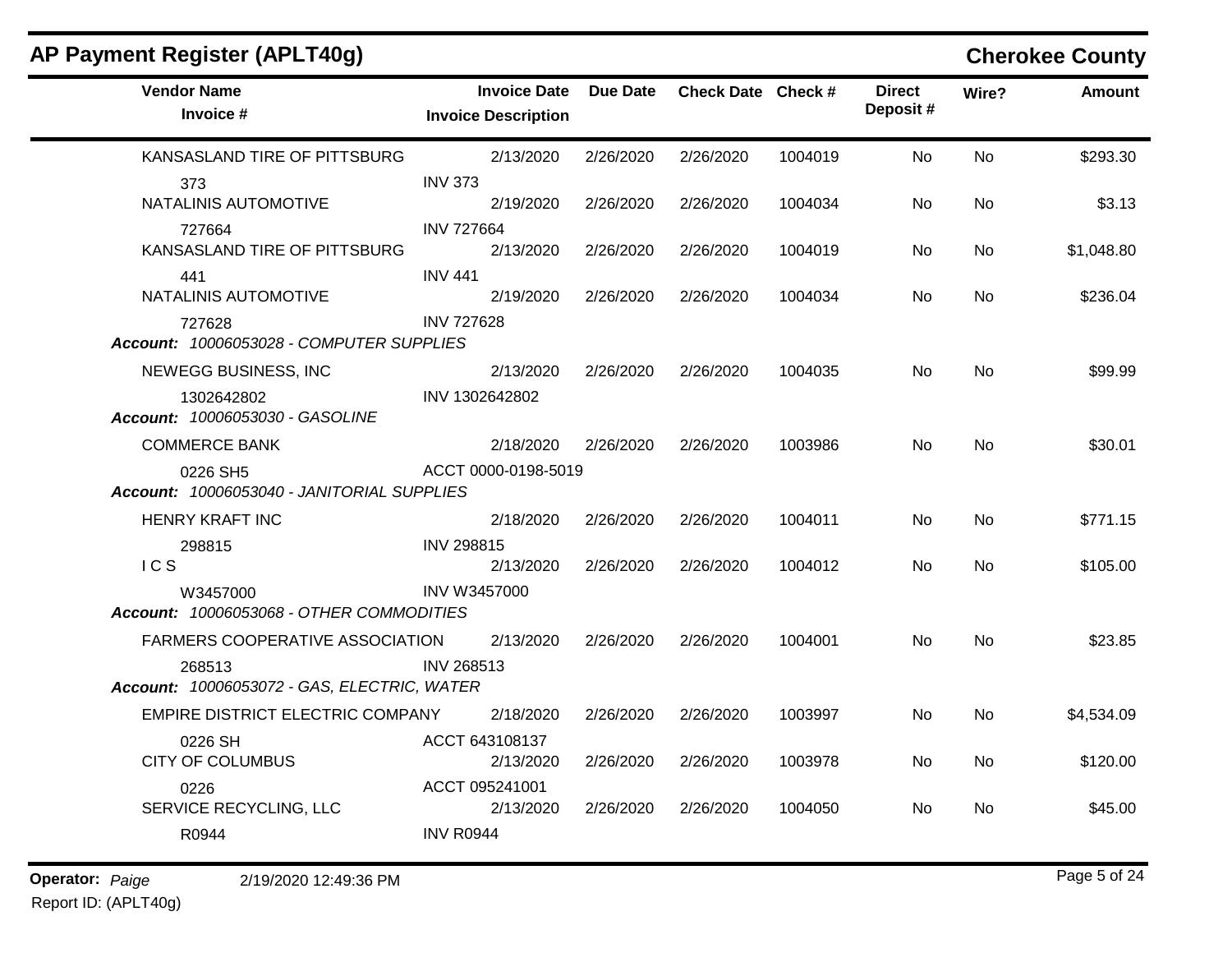| AP Payment Register (APLT40g)                              |                                                   |           |                    |         |                            |           | <b>Cherokee County</b> |
|------------------------------------------------------------|---------------------------------------------------|-----------|--------------------|---------|----------------------------|-----------|------------------------|
| <b>Vendor Name</b><br>Invoice #                            | <b>Invoice Date</b><br><b>Invoice Description</b> | Due Date  | Check Date Check # |         | <b>Direct</b><br>Deposit # | Wire?     | <b>Amount</b>          |
| <b>KANSAS GAS SERVICE</b>                                  | 2/13/2020                                         | 2/26/2020 | 2/26/2020          | 1004018 | <b>No</b>                  | No        | \$709.74               |
| 0226 SH<br>Account: 10006053073 - TRANSPORTATION           | ACCT 510401545 1674911 36                         |           |                    |         |                            |           |                        |
| <b>JIMMY D OBERBECK</b>                                    | 2/13/2020                                         | 2/26/2020 | 2/26/2020          | 1004014 | No.                        | No.       | \$22.84                |
| 0226<br><b>COMMERCE BANK</b>                               | <b>REIMBURSEMENT</b><br>2/18/2020                 | 2/26/2020 | 2/26/2020          | 1003986 | No                         | <b>No</b> | \$83.14                |
| 0226 SH<br>THOMAS DEGROOT                                  | ACCT 0000-3054-4514<br>2/13/2020                  | 2/26/2020 | 2/26/2020          | 1004056 | No                         | No        | \$3.00                 |
| 0226<br>THOMAS DEGROOT                                     | <b>REIMBURSEMENT</b><br>2/18/2020                 | 2/26/2020 | 2/26/2020          | 1004056 | No                         | No        | \$19.22                |
| 0226 SH<br>Account: 10006053074 - TELEPHONE BILLS          | <b>REIMBURSEMENT</b>                              |           |                    |         |                            |           |                        |
| COLUMBUS TELEPHONE COMPANY                                 | 2/13/2020                                         | 2/26/2020 | 2/26/2020          | 1003985 | No                         | No        | \$46.47                |
| 0226 SH<br>CRAW-KAN TELEPHONE COOPERATIVE INC 2/13/2020    | ACCT 171                                          | 2/26/2020 | 2/26/2020          | 1003993 | No.                        | No        | \$38.46                |
| 0226 SH<br><b>CENTURYLINK</b>                              | ACCT 121787<br>2/13/2020                          | 2/26/2020 | 2/26/2020          | 1003974 | No                         | <b>No</b> | \$88.71                |
| 0226 SH<br>AT&T                                            | ACCT 314237715<br>2/18/2020                       | 2/26/2020 | 2/26/2020          | 1003970 | No                         | No        | \$44.33                |
| 0226<br>Account: 10006053080 - MAINTENANCE/BLDGS & GROUNDS | ACCT 0574120295001                                |           |                    |         |                            |           |                        |
| <b>H &amp; S CONTRACTING</b>                               | 2/13/2020                                         | 2/26/2020 | 2/26/2020          | 1004007 | No                         | No        | \$342.22               |
| 0226<br><b>CDL ELECTRIC</b>                                | PLUMBING/PARTS<br>2/13/2020                       | 2/26/2020 | 2/26/2020          | 1003973 | <b>No</b>                  | No        | \$2,234.47             |
| W21412<br>JOPLIN SUPPLY COMPANY                            | <b>INV W21412</b><br>2/13/2020                    | 2/26/2020 | 2/26/2020          | 1004016 | No.                        | No        | \$1,315.81             |
| S4432686.001<br>TRUE VALUE COLUMBUS                        | INV S4432686.001<br>2/13/2020                     | 2/26/2020 | 2/26/2020          | 1004059 | No                         | No.       | \$49.99                |
| A397073                                                    | <b>TRANS A397073</b>                              |           |                    |         |                            |           |                        |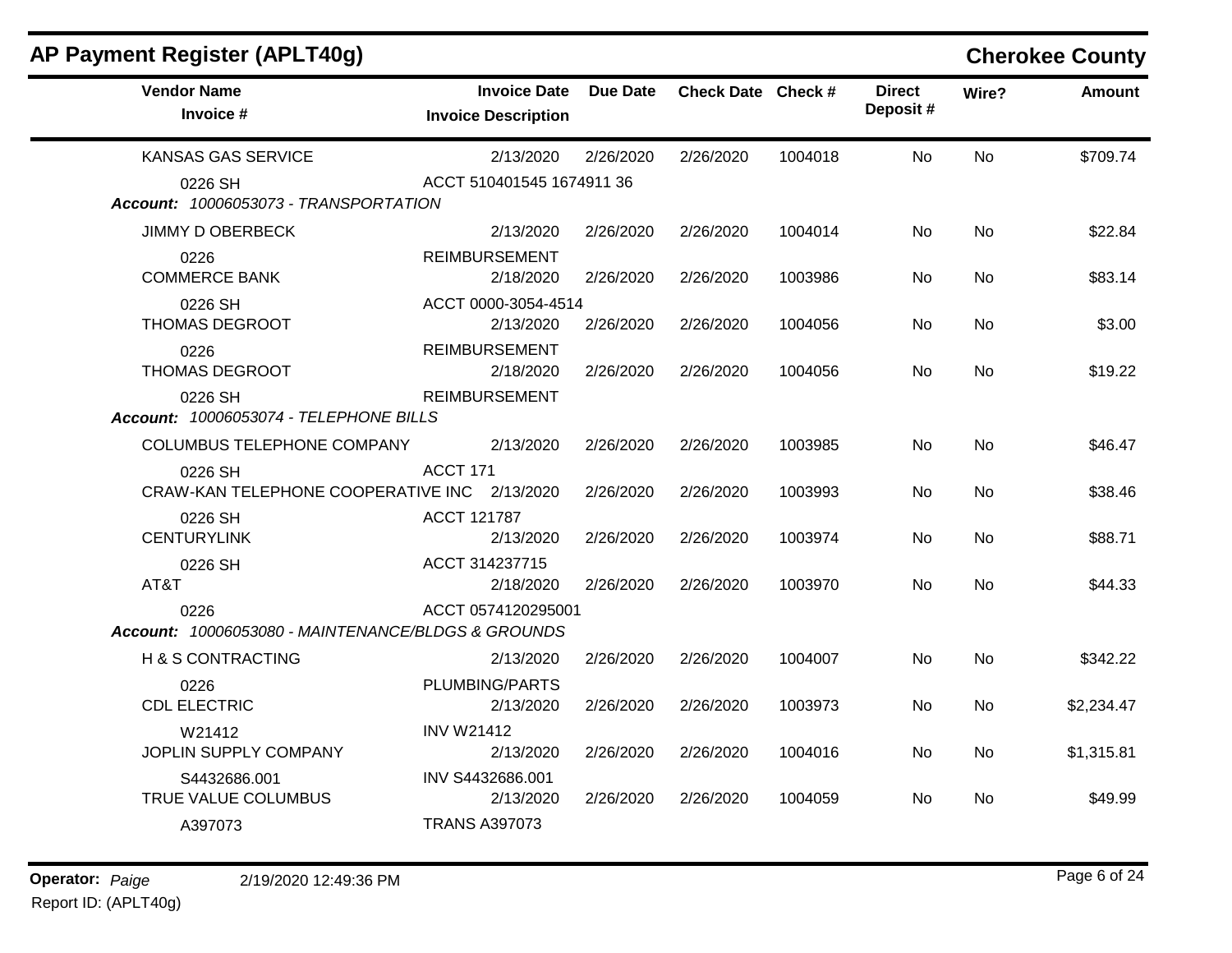| <b>AP Payment Register (APLT40g)</b>                         |                                                   |                 |                    |         |                           |           | <b>Cherokee County</b> |
|--------------------------------------------------------------|---------------------------------------------------|-----------------|--------------------|---------|---------------------------|-----------|------------------------|
| <b>Vendor Name</b><br>Invoice #                              | <b>Invoice Date</b><br><b>Invoice Description</b> | <b>Due Date</b> | Check Date Check # |         | <b>Direct</b><br>Deposit# | Wire?     | <b>Amount</b>          |
| <b>DENNIS OPLOTNIK</b>                                       | 2/13/2020                                         | 2/26/2020       | 2/26/2020          | 1003995 | <b>No</b>                 | No        | \$57.50                |
| 0226<br>Account: 10006053083 - EQUIPMENT LEASE/RENTAL        | <b>REIMBURSEMENT</b>                              |                 |                    |         |                           |           |                        |
| COPY PRODUCTS INC                                            | 2/13/2020                                         | 2/26/2020       | 2/26/2020          | 1003989 | No.                       | No        | \$313.85               |
| 26398596<br>Account: 10006053088 - CLASSES/TRAINING FEES     | INV 26398596                                      |                 |                    |         |                           |           |                        |
| <b>COMMERCE BANK</b>                                         | 2/18/2020                                         | 2/26/2020       | 2/26/2020          | 1003986 | No.                       | No        | \$289.63               |
| 0226 SH1<br><b>COMMERCE BANK</b>                             | ACCT 0000-2193-5994<br>2/18/2020                  | 2/26/2020       | 2/26/2020          | 1003986 | No.                       | No.       | \$276.06               |
| 0226 SH2<br><b>COMMERCE BANK</b>                             | ACCT 0000-0188-4600<br>2/18/2020                  | 2/26/2020       | 2/26/2020          | 1003986 | <b>No</b>                 | <b>No</b> | \$276.06               |
| 0226 SH3<br><b>COMMERCE BANK</b>                             | ACCT 0000-0198-5001<br>2/18/2020                  | 2/26/2020       | 2/26/2020          | 1003986 | No.                       | No.       | \$748.74               |
| 0226 SH5<br><b>COMMERCE BANK</b>                             | ACCT 0000-0198-5019<br>2/18/2020                  | 2/26/2020       | 2/26/2020          | 1003987 | No.                       | No.       | \$378.62               |
| 0226 SH6<br>Account: 10006053732 - INMATE FOOD               | ACCT 0000-0268-3076                               |                 |                    |         |                           |           |                        |
| <b>BOB BARKER COMPANY INC</b>                                | 2/13/2020                                         | 2/26/2020       | 2/26/2020          | 1003972 | <b>No</b>                 | No        | \$32.81                |
| WEB000650180<br>Account: 10006053737 - INMATE PERSONAL ITEMS | INV WEB000650180                                  |                 |                    |         |                           |           |                        |
| <b>TURNKEY CORRECTIONS</b>                                   | 2/13/2020                                         | 2/26/2020       | 2/26/2020          | 1004060 | No.                       | No        | \$193.18               |
| 10001450<br><b>TURNKEY CORRECTIONS</b>                       | INV 10001450<br>2/13/2020                         | 2/26/2020       | 2/26/2020          | 1004060 | No.                       | No        | \$32.74                |
| 10001557<br>CITY TELE COIN COMPANY INC                       | INV 10001557<br>2/13/2020                         | 2/26/2020       | 2/26/2020          | 1003981 | No.                       | No        | \$300.00               |
| 21391<br>CITY TELE COIN COMPANY INC                          | <b>INV 21391</b><br>2/13/2020                     | 2/26/2020       | 2/26/2020          | 1003981 | No.                       | No        | \$3,000.00             |
| 21478                                                        | <b>INV 21478</b>                                  |                 |                    |         |                           |           |                        |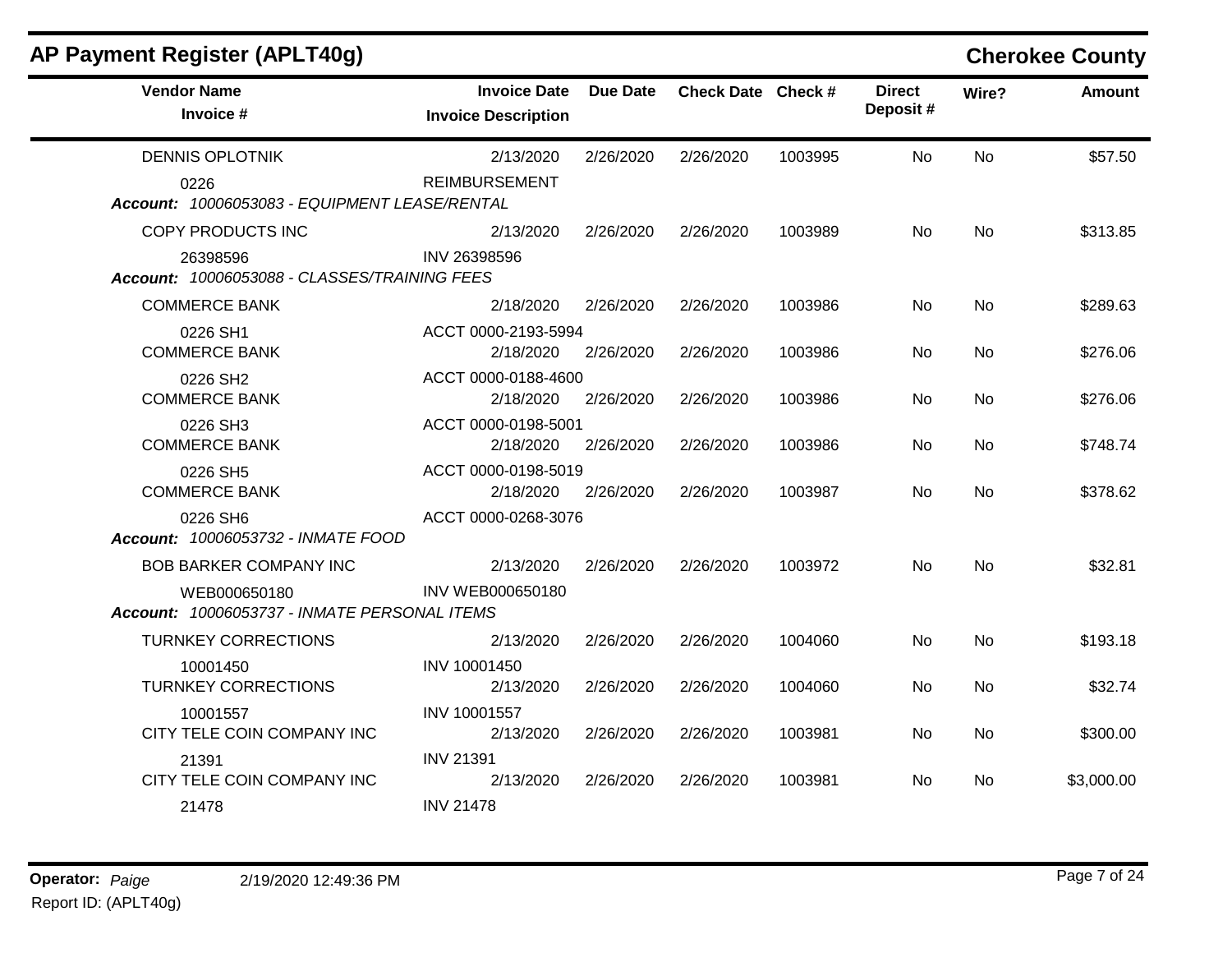| AP Payment Register (APLT40g)                     |                                                   |                 |                    |         |                           |           | <b>Cherokee County</b> |
|---------------------------------------------------|---------------------------------------------------|-----------------|--------------------|---------|---------------------------|-----------|------------------------|
| <b>Vendor Name</b><br>Invoice #                   | <b>Invoice Date</b><br><b>Invoice Description</b> | <b>Due Date</b> | Check Date Check # |         | <b>Direct</b><br>Deposit# | Wire?     | <b>Amount</b>          |
| <b>TURNKEY CORRECTIONS</b>                        | 2/13/2020                                         | 2/26/2020       | 2/26/2020          | 1004060 | <b>No</b>                 | <b>No</b> | \$27.00                |
| 10001970<br><b>TURNKEY CORRECTIONS</b>            | INV 10001970<br>2/13/2020                         | 2/26/2020       | 2/26/2020          | 1004060 | No.                       | No        | \$1,843.45             |
| 10001341<br>Account: 10006053786 - INMATE MEDICAL | INV 10001341                                      |                 |                    |         |                           |           |                        |
| <b>MERCY COLUMBUS</b>                             | 2/13/2020                                         | 2/26/2020       | 2/26/2020          | 1004029 | No                        | <b>No</b> | \$45.45                |
| 0226 SH3<br><b>MERCY COLUMBUS</b>                 | NEGOT. RATE/9400003901700<br>2/13/2020            | 2/26/2020       | 2/26/2020          | 1004029 | No                        | No.       | \$26.24                |
| 0226 SH4<br><b>MERCY COLUMBUS</b>                 | NEG. RATE/9400003486002<br>2/13/2020              | 2/26/2020       | 2/26/2020          | 1004029 | No.                       | No        | \$45.45                |
| 0226 SH5<br><b>MERCY COLUMBUS</b>                 | NEG. RATE/9400003299000<br>2/13/2020              | 2/26/2020       | 2/26/2020          | 1004029 | No.                       | <b>No</b> | \$45.45                |
| 0226 SH6<br><b>MERCY COLUMBUS</b>                 | NEG RATE/9400003486001<br>2/13/2020               | 2/26/2020       | 2/26/2020          | 1004029 | No                        | <b>No</b> | \$39.31                |
| 0226 SH8<br><b>MERCY COLUMBUS</b>                 | NEG RATE/9400003507401<br>2/13/2020               | 2/26/2020       | 2/26/2020          | 1004029 | No.                       | <b>No</b> | \$45.45                |
| 0226 SH9<br><b>CORRECT CARE SOLUTIONS LLC</b>     | NEG RATE/940002938400<br>2/13/2020                | 2/26/2020       | 2/26/2020          | 1003990 | No.                       | <b>No</b> | \$252.00               |
| 0061737<br><b>MERCY COLUMBUS</b>                  | <b>INV 0061737</b><br>2/13/2020                   | 2/26/2020       | 2/26/2020          | 1004029 | No.                       | No        | \$48.45                |
| 0226 SH7<br><b>MERCY COLUMBUS</b>                 | NEG RATE/9400003507400<br>2/13/2020               | 2/26/2020       | 2/26/2020          | 1004029 | No                        | No        | \$25.27                |
| 0226 SH10<br><b>MERCY COLUMBUS</b>                | NEG. RATE/9400002937401<br>2/13/2020              | 2/26/2020       | 2/26/2020          | 1004029 | No                        | No.       | \$39.31                |
| 0226 SH2<br><b>MERCY COLUMBUS</b>                 | NEGOT. RATE/9400003901701<br>2/13/2020            | 2/26/2020       | 2/26/2020          | 1004029 | No.                       | <b>No</b> | \$26.24                |
| 0226 SH<br><b>MERCY COLUMBUS</b>                  | NEGOTITATED RATE/9400003349203<br>2/13/2020       | 2/26/2020       | 2/26/2020          | 1004029 | No.                       | No.       | \$48.45                |
| 0226 SH1                                          | NEGOTIATED RATE/9400003349202                     |                 |                    |         |                           |           |                        |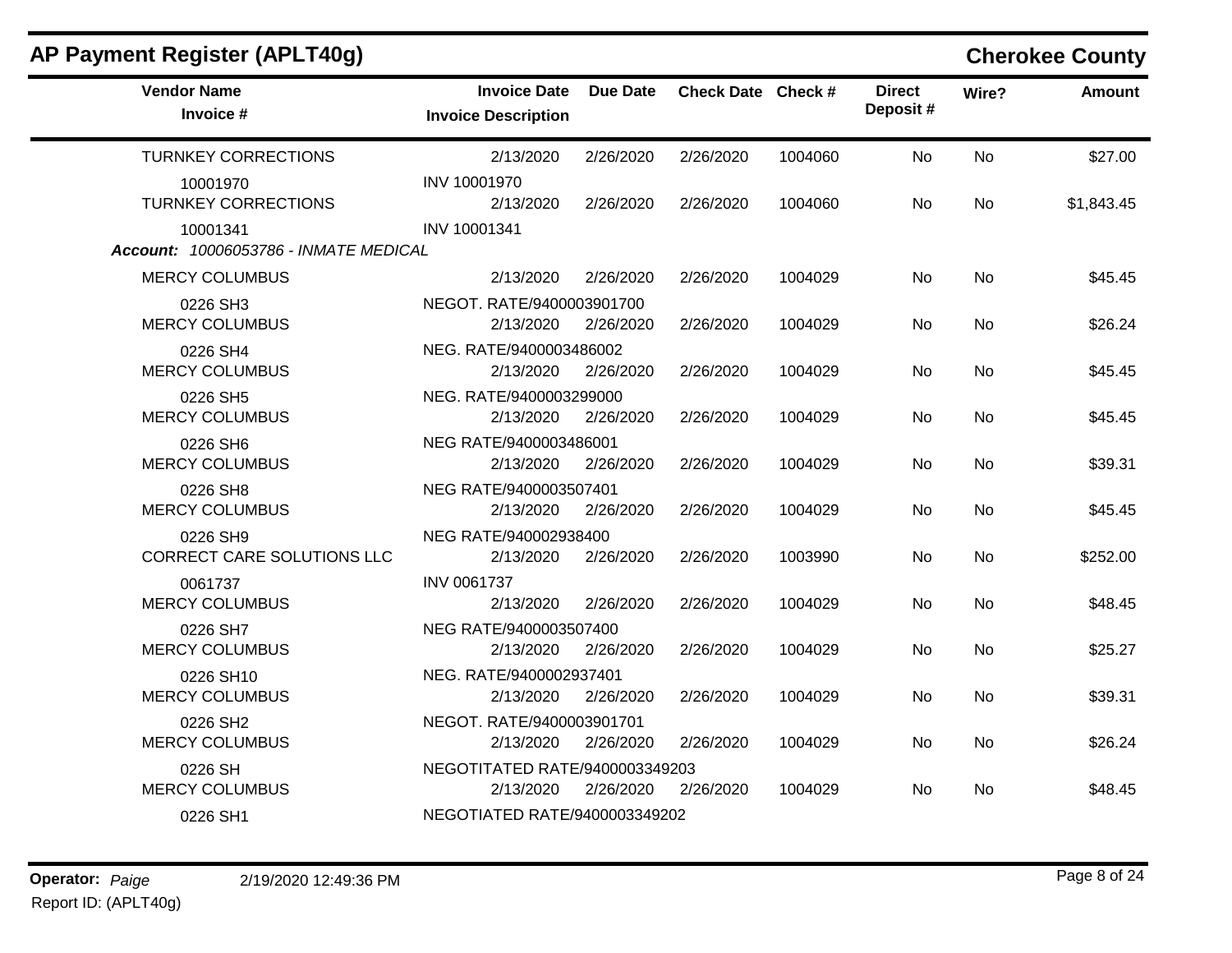|       |                                                   | <b>AP Payment Register (APLT40g)</b>                 |                  |                                                   |           |                    |         |                           |           | <b>Cherokee County</b> |
|-------|---------------------------------------------------|------------------------------------------------------|------------------|---------------------------------------------------|-----------|--------------------|---------|---------------------------|-----------|------------------------|
|       | <b>Vendor Name</b><br>Invoice #                   |                                                      |                  | <b>Invoice Date</b><br><b>Invoice Description</b> | Due Date  | Check Date Check # |         | <b>Direct</b><br>Deposit# | Wire?     | <b>Amount</b>          |
|       | <b>MERCY COLUMBUS</b>                             |                                                      |                  | 2/13/2020                                         | 2/26/2020 | 2/26/2020          | 1004029 | No                        | No        | \$69.87                |
|       | 0226 SH11<br><b>MERCY COLUMBUS</b>                |                                                      |                  | NEG RATE/9400003885100<br>2/13/2020               | 2/26/2020 | 2/26/2020          | 1004029 | No.                       | No        | \$26.24                |
|       | 0226                                              | ADVANCED CORRECTIONAL HEALTHCARE,                    |                  | ACCT 9400003299001.NEGOTIATED RATE<br>2/13/2020   | 2/26/2020 | 2/26/2020          | 1003965 | No.                       | No        | \$3,657.60             |
|       | 93208<br><b>MERCY COLUMBUS</b>                    |                                                      | <b>INV 93208</b> | 2/13/2020                                         | 2/26/2020 | 2/26/2020          | 1004029 | No.                       | No.       | \$74.59                |
|       | 0226 SH12<br><b>Subtotal for Department: 060:</b> |                                                      |                  | NEG RATE/9400003885101                            |           |                    |         |                           |           |                        |
| Dept: | 070                                               | <b>DISTRICT COURT</b>                                |                  |                                                   |           |                    |         |                           |           | \$25,134.47            |
|       |                                                   | Account: 10007053021 - PRINTING/OFFICE SUPPLIES      |                  |                                                   |           |                    |         |                           |           |                        |
|       | <b>OLIVER KENT LYNCH</b>                          |                                                      |                  | 2/14/2020                                         | 2/26/2020 | 2/26/2020          | 1004037 | No.                       | No        | \$69.99                |
|       | 0226                                              | Account: 10007053028 - COMPUTER SUPPLIES             |                  | <b>REIMBURSEMENT</b>                              |           |                    |         |                           |           |                        |
|       |                                                   | ADVANTAGE COMPUTER ENTERPRISES IN                    |                  | 2/14/2020                                         | 2/26/2020 | 2/26/2020          | 1003966 | No                        | No        | \$298.00               |
|       | 75211                                             | <b>Account: 10007053029 - MISC SUPPLIES</b>          | <b>INV 75211</b> |                                                   |           |                    |         |                           |           |                        |
|       |                                                   | REDWOOD TOXICOLOGY LABORATORY, IN                    |                  | 2/14/2020                                         | 2/26/2020 | 2/26/2020          | 1004044 | No                        | <b>No</b> | \$16.50                |
|       |                                                   | 10904820201<br>Account: 10007053073 - TRANSPORTATION |                  | INV 10904820201                                   |           |                    |         |                           |           |                        |
|       | <b>MAC YOUNG</b>                                  |                                                      |                  | 2/14/2020                                         | 2/26/2020 | 2/26/2020          | 1004025 | No.                       | No        | \$54.91                |
|       | 0226<br><b>MAC YOUNG</b>                          |                                                      |                  | <b>TRAVEL EXPENSE</b><br>2/14/2020                | 2/26/2020 | 2/26/2020          | 1004025 | No.                       | No        | \$33.95                |
|       | 0226 DC                                           | Account: 10007053079 - MAINT/REPAIRS MACH/EQUIP      |                  | <b>TRAVEL EXPENSE</b>                             |           |                    |         |                           |           |                        |
|       | 75280                                             | ADVANTAGE COMPUTER ENTERPRISES IN                    | <b>INV 75280</b> | 2/14/2020                                         | 2/26/2020 | 2/26/2020          | 1003966 | No.                       | No        | \$225.00               |
|       |                                                   |                                                      |                  |                                                   |           |                    |         |                           |           |                        |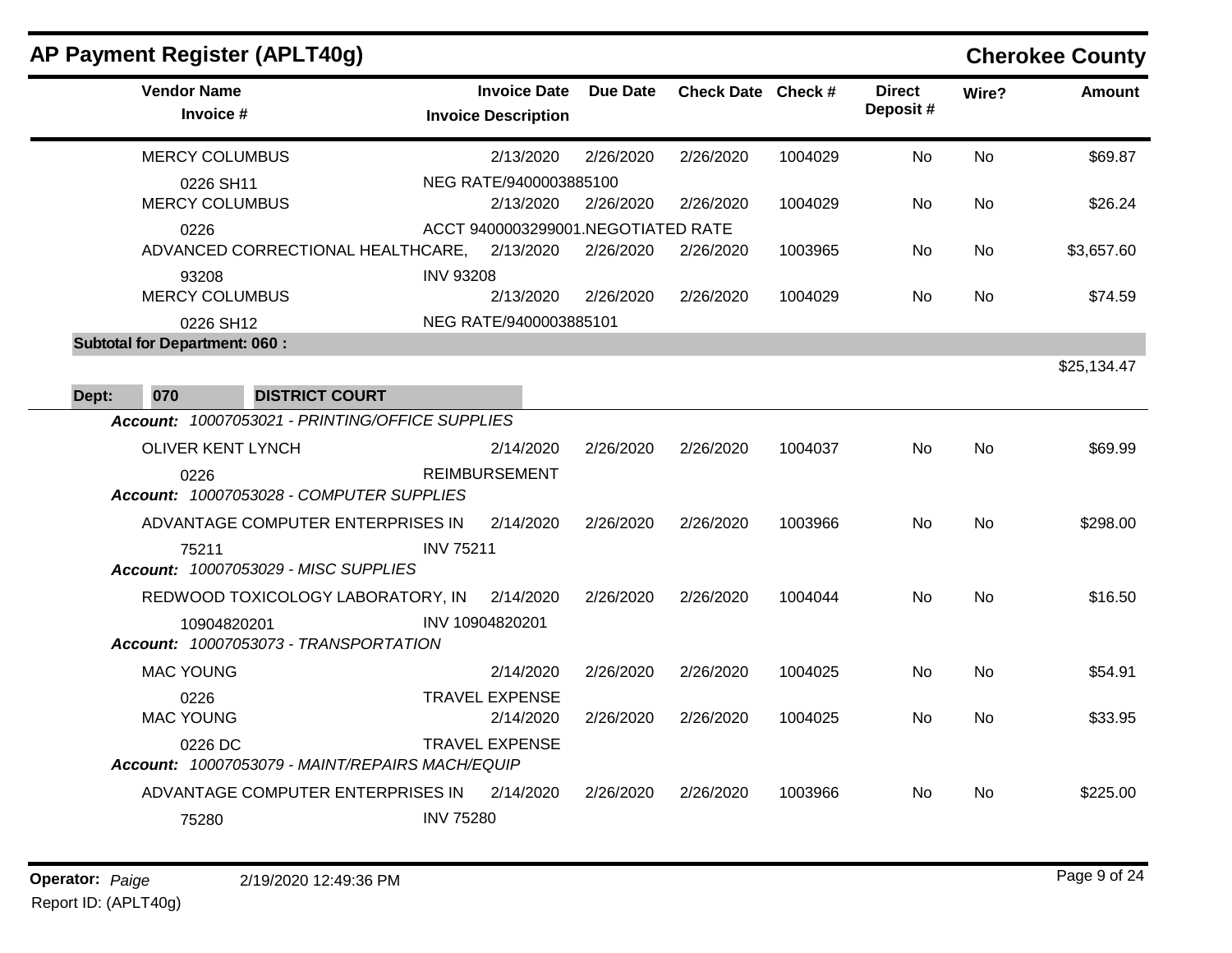|       | <b>AP Payment Register (APLT40g)</b>                                                   |                                                                   |                 |                    |         |                           |       | <b>Cherokee County</b> |
|-------|----------------------------------------------------------------------------------------|-------------------------------------------------------------------|-----------------|--------------------|---------|---------------------------|-------|------------------------|
|       | <b>Vendor Name</b><br>Invoice #                                                        | <b>Invoice Date</b><br><b>Invoice Description</b>                 | <b>Due Date</b> | Check Date Check # |         | <b>Direct</b><br>Deposit# | Wire? | <b>Amount</b>          |
|       | ADVANTAGE COMPUTER ENTERPRISES IN<br>75528<br>Account: 10007053089 - OTHER CONTRACTUAL | 2/14/2020<br><b>INV 75528</b>                                     | 2/26/2020       | 2/26/2020          | 1003966 | No                        | No    | \$37.50                |
|       | 0226                                                                                   | CLERK OF THE DISTRICT COURT COLUMBU 2/14/2020<br><b>BANK FEES</b> | 2/26/2020       | 2/26/2020          | 1003983 | No                        | No    | \$9.00                 |
|       | <b>Subtotal for Department: 070:</b>                                                   |                                                                   |                 |                    |         |                           |       |                        |
| Dept: | 080<br><b>COURTHOUSE</b>                                                               |                                                                   |                 |                    |         |                           |       | \$744.85               |
|       | Account: 10008053040 - JANITORIAL SUPPLIES                                             |                                                                   |                 |                    |         |                           |       |                        |
|       | TRUE VALUE COLUMBUS                                                                    | 2/13/2020                                                         | 2/26/2020       | 2/26/2020          | 1004059 | No                        | No    | \$3.60                 |
|       | A397631<br>TRUE VALUE COLUMBUS                                                         | <b>TRANS A397631</b><br>2/13/2020                                 | 2/26/2020       | 2/26/2020          | 1004059 | No                        | No    | \$56.25                |
|       | B13285<br>ETTINGER'S OFFICE SUPPLY                                                     | <b>TRANS B13285</b><br>2/13/2020                                  | 2/26/2020       | 2/26/2020          | 1003998 | No                        | No    | \$49.95                |
|       | 5264760<br><b>CINTAS #459</b>                                                          | INV 5264760<br>2/18/2020                                          | 2/26/2020       | 2/26/2020          | 1003975 | No                        | No    | \$109.84               |
|       | 4042933349<br>TRUE VALUE COLUMBUS                                                      | INV 4042933349<br>2/13/2020                                       | 2/26/2020       | 2/26/2020          | 1004059 | No                        | No    | \$6.99                 |
|       | A397509<br>TRUE VALUE COLUMBUS                                                         | <b>TRANS A397509</b><br>2/13/2020                                 | 2/26/2020       | 2/26/2020          | 1004059 | No                        | No    | \$16.68                |
|       | A397251<br>Account: 10008053042 - BREAKROOM SUPPLIES                                   | <b>TRANS A397251</b>                                              |                 |                    |         |                           |       |                        |
|       | ETTINGER'S OFFICE SUPPLY                                                               | 2/13/2020                                                         | 2/26/2020       | 2/26/2020          | 1003998 | No                        | No    | \$44.39                |
|       | 5265270<br><b>CULLIGAN OF JOPLIN</b>                                                   | INV 5265270<br>2/18/2020                                          | 2/26/2020       | 2/26/2020          | 1003994 | No.                       | No.   | \$38.20                |
|       | 160835<br>Account: 10008053072 - GAS, ELECTRIC, WATER                                  | <b>INV 160835</b>                                                 |                 |                    |         |                           |       |                        |
|       | PRO SOLUTIONS, LLC                                                                     | 2/14/2020                                                         | 2/26/2020       | 2/26/2020          | 1004041 | No                        | No    | \$511.09               |
|       | 202001158                                                                              | INV 2020-01-158                                                   |                 |                    |         |                           |       |                        |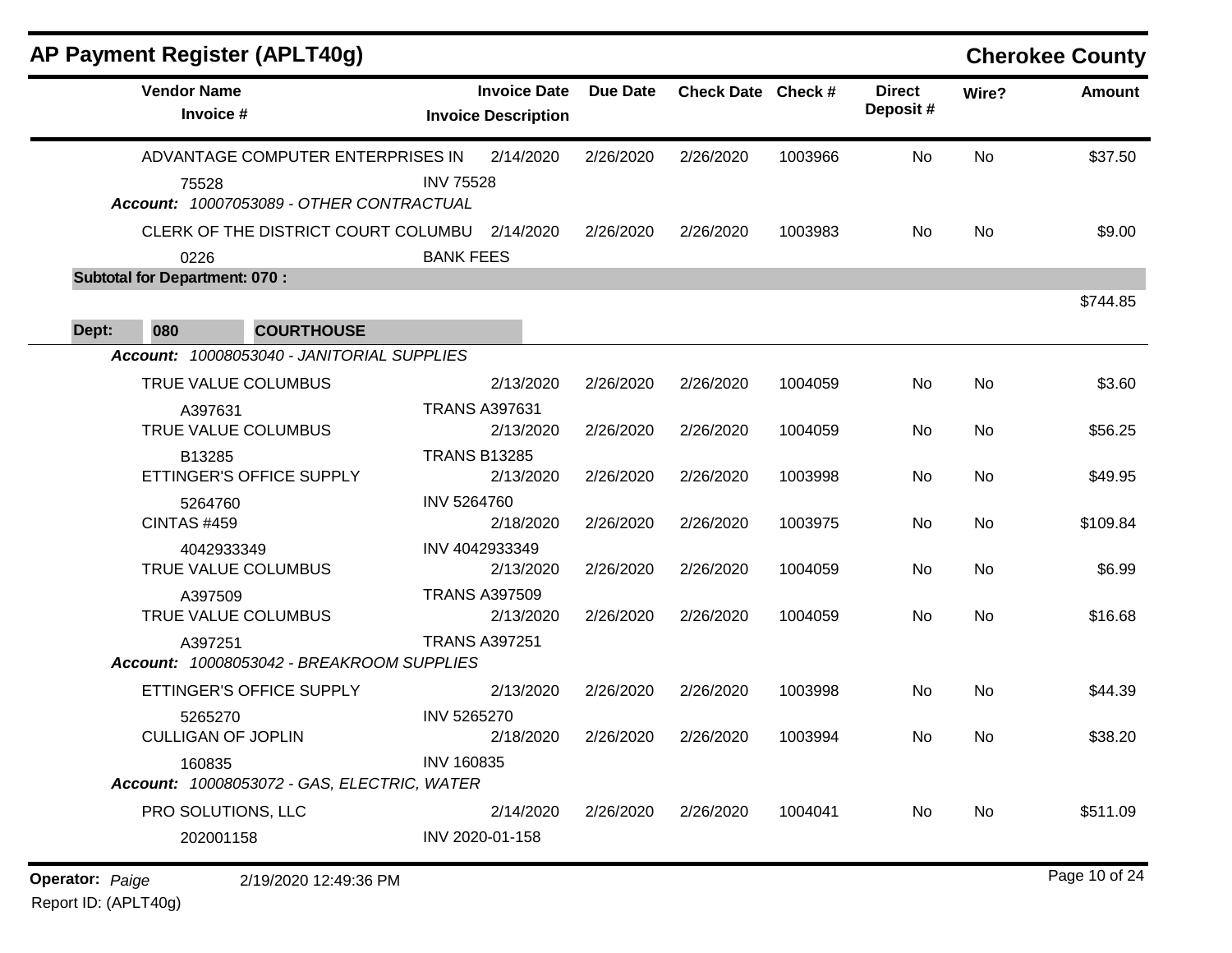| AP Payment Register (APLT40g)                              |                                                   |                 |                    |         |                           |           | <b>Cherokee County</b> |
|------------------------------------------------------------|---------------------------------------------------|-----------------|--------------------|---------|---------------------------|-----------|------------------------|
| <b>Vendor Name</b><br>Invoice #                            | <b>Invoice Date</b><br><b>Invoice Description</b> | <b>Due Date</b> | Check Date Check # |         | <b>Direct</b><br>Deposit# | Wire?     | <b>Amount</b>          |
| <b>KANSAS GAS SERVICE</b>                                  | 2/13/2020                                         | 2/26/2020       | 2/26/2020          | 1004018 | No                        | No        | \$316.55               |
| 0226<br>Account: 10008053080 - MAINTENANCE/BLDGS & GROUNDS | ACCT 510241094 1188724 27                         |                 |                    |         |                           |           |                        |
| <b>FORENSIC MEDICAL</b>                                    | 2/18/2020                                         | 2/26/2020       | 2/26/2020          | 1004003 | No                        | <b>No</b> | \$4,950.00             |
| 14787<br>TOUCHTON ELECTRIC INC                             | <b>INV 14787</b><br>2/13/2020                     | 2/26/2020       | 2/26/2020          | 1004058 | No                        | <b>No</b> | \$572.60               |
| 47932                                                      | <b>INV 47932</b>                                  |                 |                    |         |                           |           |                        |
| TRUE VALUE COLUMBUS                                        | 2/13/2020                                         | 2/26/2020       | 2/26/2020          | 1004059 | No                        | No        | \$11.99                |
| A397212<br>Account: 10008053089 - OTHER CONTRACTUAL        | <b>TRANS A397212</b>                              |                 |                    |         |                           |           |                        |
| PITNEY BOWES PURCHASE POWER                                | 2/18/2020                                         | 2/26/2020       | 2/26/2020          | 1004040 | No                        | <b>No</b> | \$3,355.89             |
| 0226<br><b>EVERBRIDGE</b>                                  | ACCT 8000-9000-0557-1587<br>2/13/2020             | 2/26/2020       | 2/26/2020          | 1003999 | No                        | <b>No</b> | \$3,589.55             |
| M46756<br><b>CRAWFORD COUNTY CLERK</b>                     | <b>INV M46756</b><br>2/13/2020                    | 2/26/2020       | 2/26/2020          | 1003991 | No                        | No        | \$903.34               |
| 0226<br><b>KENNETH E MAXTON</b>                            | <b>DISTRICT CORONERS SALARY</b><br>2/13/2020      | 2/26/2020       | 2/26/2020          | 1004023 | No                        | <b>No</b> | \$480.00               |
| 0226<br>Account: 10008053093 - OFFICE FURNITURE/EQUIP      | <b>CORONER BILLING</b>                            |                 |                    |         |                           |           |                        |
| <b>STRONGHOLD DATA</b>                                     | 2/18/2020                                         | 2/26/2020       | 2/26/2020          | 1004053 | No                        | <b>No</b> | \$1,529.00             |
| 31955                                                      | <b>INV 31955</b>                                  |                 |                    |         |                           |           |                        |
| <b>Subtotal for Department: 080:</b>                       |                                                   |                 |                    |         |                           |           |                        |
|                                                            |                                                   |                 |                    |         |                           |           | \$16,545.91            |
| <b>EMERGENCY PREPAREDNESS</b><br>090<br>Dept:              |                                                   |                 |                    |         |                           |           |                        |
| Account: 10009053072 - GAS, ELECTRIC, WATER                |                                                   |                 |                    |         |                           |           |                        |
| <b>EVERGY</b>                                              | 2/14/2020                                         | 2/26/2020       | 2/26/2020          | 1004000 | No                        | No        | \$33.24                |
| 226<br>HEARTLAND ELECTRIC COOPERATIVE INC                  | ACCT 2457329745<br>2/13/2020                      | 2/26/2020       | 2/26/2020          | 1004010 | No                        | No        | \$47.00                |
| 0226                                                       | ACCT 50891200                                     |                 |                    |         |                           |           |                        |
| <b>Operator: Paige</b><br>2/19/2020 12:49:36 PM            |                                                   |                 |                    |         |                           |           | Page 11 of 24          |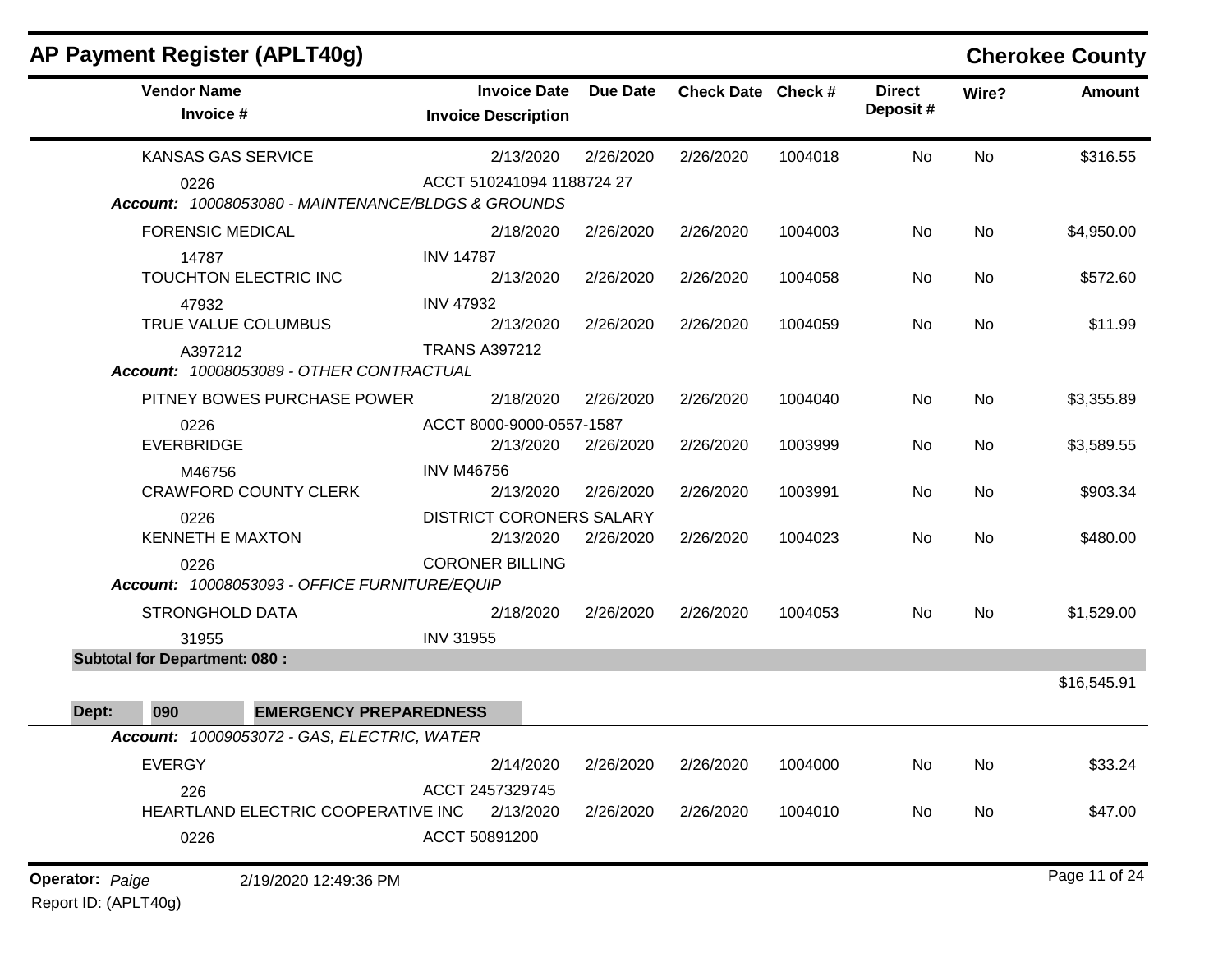|       |                                      | AP Payment Register (APLT40g)                                            |                 |                                                   |                 |                    |         |                           |           | <b>Cherokee County</b> |
|-------|--------------------------------------|--------------------------------------------------------------------------|-----------------|---------------------------------------------------|-----------------|--------------------|---------|---------------------------|-----------|------------------------|
|       | <b>Vendor Name</b><br>Invoice #      |                                                                          |                 | <b>Invoice Date</b><br><b>Invoice Description</b> | <b>Due Date</b> | Check Date Check # |         | <b>Direct</b><br>Deposit# | Wire?     | <b>Amount</b>          |
|       | <b>Subtotal for Department: 090:</b> |                                                                          |                 |                                                   |                 |                    |         |                           |           |                        |
|       |                                      |                                                                          |                 |                                                   |                 |                    |         |                           |           | \$80.24                |
| Dept: | 095                                  | <b>HUMAN RESOURCE</b><br>Account: 10009553021 - PRINTING/OFFICE SUPPLIES |                 |                                                   |                 |                    |         |                           |           |                        |
|       |                                      |                                                                          |                 |                                                   |                 |                    |         |                           |           |                        |
|       | <b>COMMERCE BANK</b>                 |                                                                          |                 | 2/13/2020                                         | 2/26/2020       | 2/26/2020          | 1003986 | No.                       | No.       | \$81.86                |
|       | 0226 hr                              |                                                                          |                 | ACCT 0000-9659-3009                               |                 |                    |         |                           |           |                        |
|       | <b>Subtotal for Department: 095:</b> |                                                                          |                 |                                                   |                 |                    |         |                           |           | \$81.86                |
|       |                                      |                                                                          |                 |                                                   |                 |                    |         |                           |           |                        |
| Dept: | 170                                  | <b>JUVENILE DETENTION</b>                                                |                 |                                                   |                 |                    |         |                           |           |                        |
|       |                                      | Account: 10017053089 - OTHER CONTRACTUAL                                 |                 |                                                   |                 |                    |         |                           |           |                        |
|       |                                      | SEK REGIONAL JUVENILE DETENTION CTR                                      |                 | 2/18/2020                                         | 2/26/2020       | 2/26/2020          | 1004049 | No                        | <b>No</b> | \$6,779.00             |
|       | 6699                                 |                                                                          | <b>INV 6699</b> |                                                   |                 |                    |         |                           |           |                        |
|       | <b>Subtotal for Department: 170:</b> |                                                                          |                 |                                                   |                 |                    |         |                           |           |                        |
|       |                                      |                                                                          |                 |                                                   |                 |                    |         |                           |           | \$6,779.00             |
| Dept: | 210                                  | <b>GIS INFO HANDLING SYSTEM</b>                                          |                 |                                                   |                 |                    |         |                           |           |                        |
|       |                                      | Account: 10021053089 - OTHER CONTRACTUAL                                 |                 |                                                   |                 |                    |         |                           |           |                        |
|       | <b>RODNEY SANDERS</b>                |                                                                          |                 | 2/13/2020                                         | 2/26/2020       | 2/26/2020          | 1004047 | No.                       | <b>No</b> | \$685.00               |
|       | 20200102                             |                                                                          | INV 20200102    |                                                   |                 |                    |         |                           |           |                        |
|       | <b>Subtotal for Department: 210:</b> |                                                                          |                 |                                                   |                 |                    |         |                           |           |                        |
|       |                                      |                                                                          |                 |                                                   |                 |                    |         |                           |           | \$685.00               |
| Dept: | 500                                  | <b>SOLID WASTE RECYCLING</b>                                             |                 |                                                   |                 |                    |         |                           |           |                        |
|       |                                      | Account: 10050053502 - SOLID WASTE EXPENSES                              |                 |                                                   |                 |                    |         |                           |           |                        |
|       |                                      | SOUTHEAST KANSAS RECYCLING, INC                                          |                 | 2/13/2020                                         | 2/26/2020       | 2/26/2020          | 1004052 | No.                       | <b>No</b> | \$1,200.00             |
|       | 02012020C                            |                                                                          |                 | <b>INV 02012020C</b>                              |                 |                    |         |                           |           |                        |
|       | <b>Subtotal for Department: 500:</b> |                                                                          |                 |                                                   |                 |                    |         |                           |           |                        |
|       |                                      |                                                                          |                 |                                                   |                 |                    |         |                           |           | \$1,200.00             |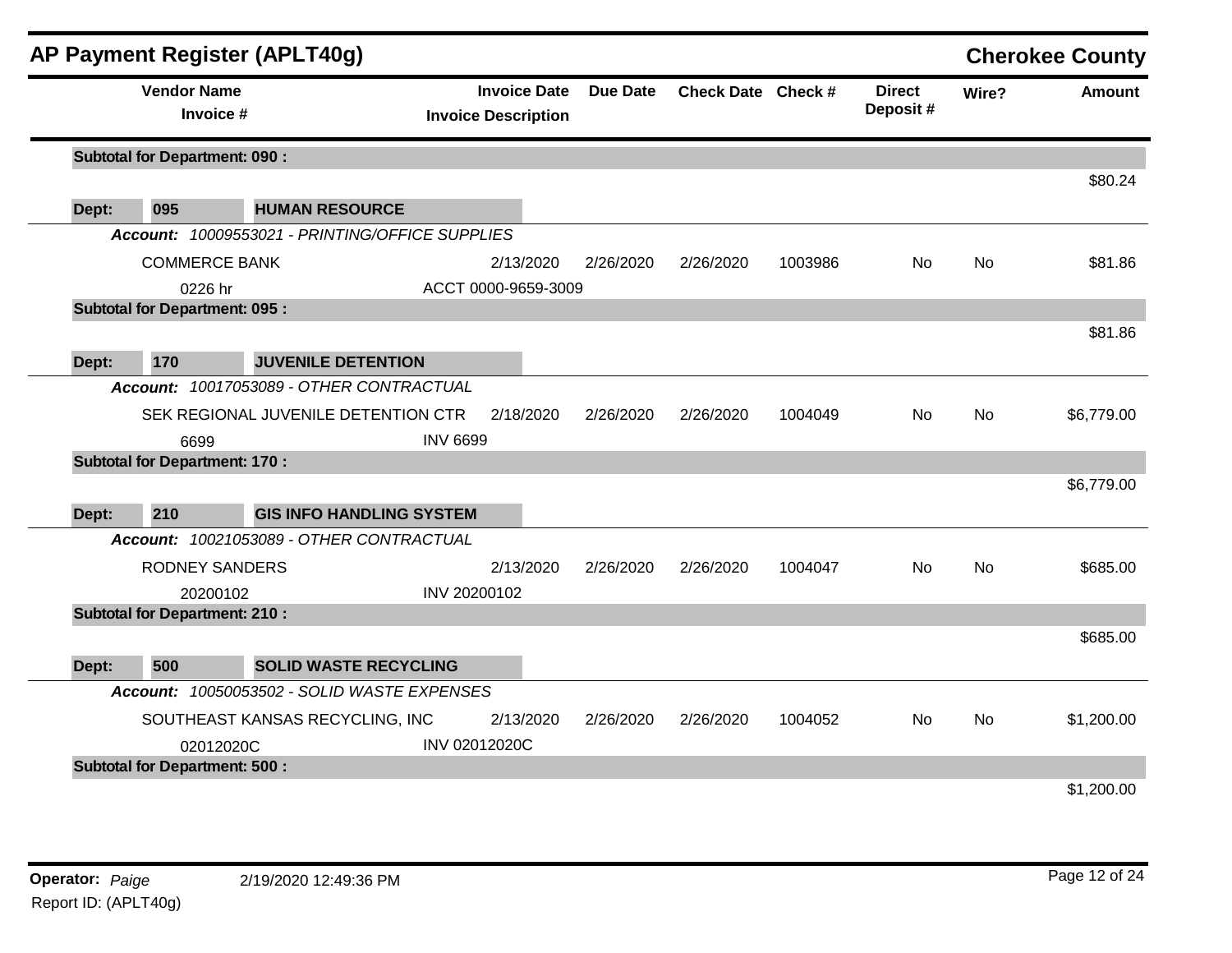|       |                                | AP Payment Register (APLT40g)                   |                                                   |                 |                    |         |                           |           | <b>Cherokee County</b> |
|-------|--------------------------------|-------------------------------------------------|---------------------------------------------------|-----------------|--------------------|---------|---------------------------|-----------|------------------------|
|       | <b>Vendor Name</b>             | Invoice #                                       | <b>Invoice Date</b><br><b>Invoice Description</b> | <b>Due Date</b> | Check Date Check # |         | <b>Direct</b><br>Deposit# | Wire?     | <b>Amount</b>          |
|       | <b>Subtotal for Fund: 100:</b> |                                                 |                                                   |                 |                    |         |                           |           |                        |
|       |                                |                                                 |                                                   |                 |                    |         |                           |           | \$58,957.58            |
| Fund: | 103                            | <b>TECHNOLOGY FUND</b>                          |                                                   |                 |                    |         |                           |           |                        |
| Dept: | 000                            | <b>NON-DEPARTMENTAL</b>                         |                                                   |                 |                    |         |                           |           |                        |
|       |                                | Account: 10300053021 - PRINTING/OFFICE SUPPLIES |                                                   |                 |                    |         |                           |           |                        |
|       |                                | <b>STRONGHOLD DATA</b>                          | 2/18/2020                                         | 2/26/2020       | 2/26/2020          | 1004053 | No                        | <b>No</b> | \$155.00               |
|       |                                | 31950                                           | <b>INV 31850</b>                                  |                 |                    |         |                           |           |                        |
|       |                                | <b>Subtotal for Department: 000:</b>            |                                                   |                 |                    |         |                           |           |                        |
|       |                                |                                                 |                                                   |                 |                    |         |                           |           | \$155.00               |
|       | <b>Subtotal for Fund: 103:</b> |                                                 |                                                   |                 |                    |         |                           |           |                        |
|       |                                |                                                 |                                                   |                 |                    |         |                           |           | \$155.00               |
| Fund: | 104                            | <b>TREASURER TECHNOLOG</b>                      |                                                   |                 |                    |         |                           |           |                        |
| Dept: | 000                            | <b>NON-DEPARTMENTAL</b>                         |                                                   |                 |                    |         |                           |           |                        |
|       |                                | Account: 10400053300 - MISC PAID OUT            |                                                   |                 |                    |         |                           |           |                        |
|       |                                | <b>STRONGHOLD DATA</b>                          | 2/18/2020                                         | 2/26/2020       | 2/26/2020          | 1004053 | No                        | No        | \$789.00               |
|       |                                | 31950                                           | <b>INV 31850</b>                                  |                 |                    |         |                           |           |                        |
|       |                                | <b>Subtotal for Department: 000:</b>            |                                                   |                 |                    |         |                           |           |                        |
|       |                                |                                                 |                                                   |                 |                    |         |                           |           | \$789.00               |
|       | <b>Subtotal for Fund: 104:</b> |                                                 |                                                   |                 |                    |         |                           |           |                        |
|       |                                |                                                 |                                                   |                 |                    |         |                           |           | \$789.00               |
| Fund: | 110                            | <b>ROAD AND BRIDGE</b>                          |                                                   |                 |                    |         |                           |           |                        |
| Dept: | 000                            | <b>NON-DEPARTMENTAL</b>                         |                                                   |                 |                    |         |                           |           |                        |
|       |                                | Account: 11000053031 - DIESEL FUEL              |                                                   |                 |                    |         |                           |           |                        |
|       |                                | MFA OIL - NEOSHO 1055                           | 2/7/2020                                          | 2/26/2020       | 2/26/2020          | 1004031 | No.                       | No        | \$479.83               |
|       |                                | 1540905 HWY                                     | INV #1540905                                      |                 |                    |         |                           |           |                        |
|       |                                |                                                 |                                                   |                 |                    |         |                           |           |                        |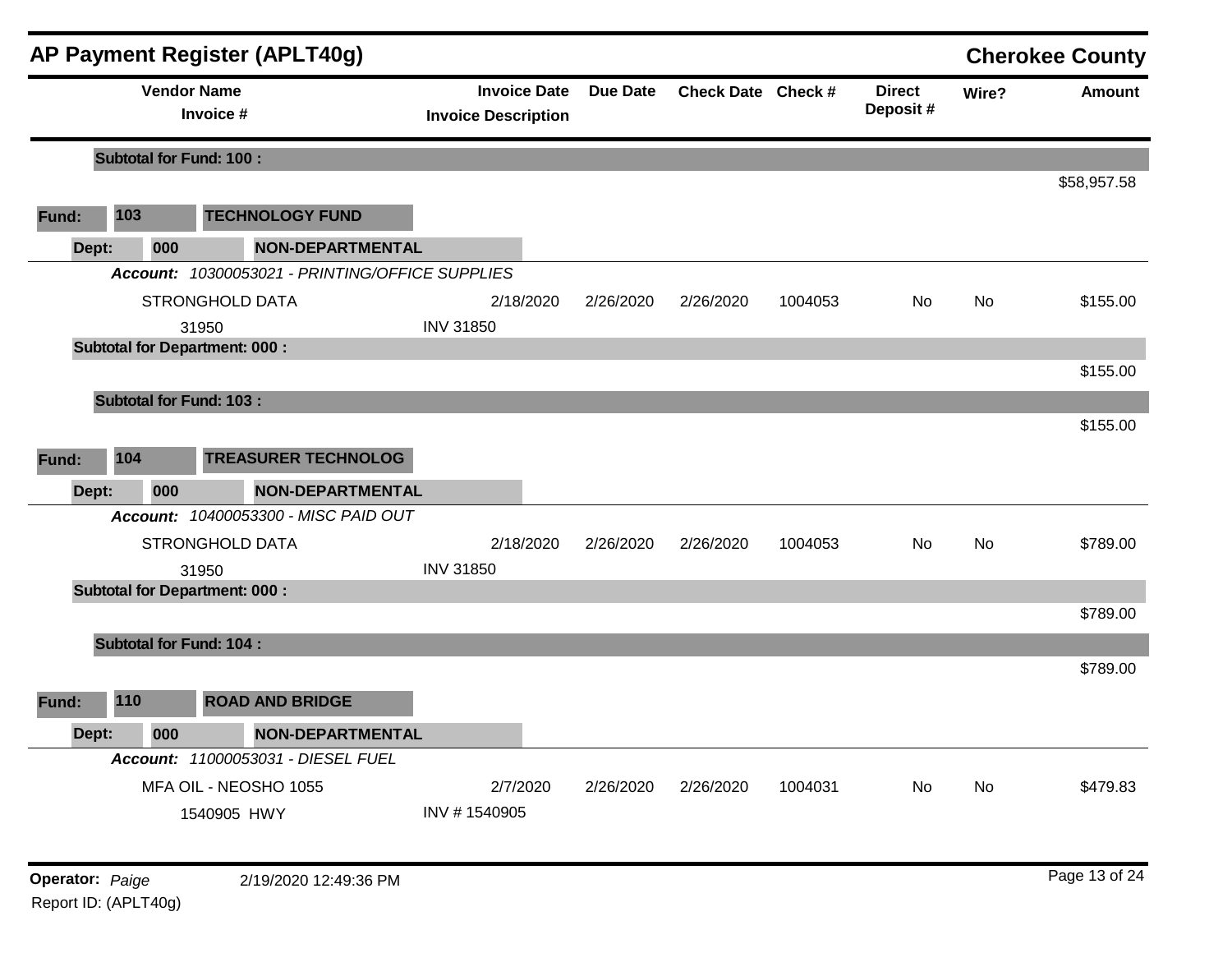| AP Payment Register (APLT40g)                                    |                            |                     |                 |                    |         |                           |           | <b>Cherokee County</b> |
|------------------------------------------------------------------|----------------------------|---------------------|-----------------|--------------------|---------|---------------------------|-----------|------------------------|
| <b>Vendor Name</b><br>Invoice #                                  | <b>Invoice Description</b> | <b>Invoice Date</b> | <b>Due Date</b> | Check Date Check # |         | <b>Direct</b><br>Deposit# | Wire?     | <b>Amount</b>          |
| MFA OIL - NEOSHO 1055                                            |                            | 2/7/2020            | 2/26/2020       | 2/26/2020          | 1004031 | No                        | <b>No</b> | \$472.21               |
| 1540147 HWY<br>MFA OIL - NEOSHO 1055                             | INV #1540147               | 2/6/2020            | 2/26/2020       | 2/26/2020          | 1004031 | No                        | No        | \$523.74               |
| 1537306 HWY<br>MFA OIL - NEOSHO 1055                             | INV #1537306               | 2/12/2020           | 2/26/2020       | 2/26/2020          | 1004031 | No                        | No        | \$1,051.53             |
| 1551876 HWY<br>Account: 11000053034 - ASPHALT                    | INV #1551876               |                     |                 |                    |         |                           |           |                        |
| BLEVINS ASPHALT CONSTRUCTION CO INC 2/3/2020                     |                            |                     | 2/26/2020       | 2/26/2020          | 1003971 | No                        | No        | \$186.34               |
| 4267HWY<br>Account: 11000053042 - BREAKROOM SUPPLIES             | INV #4267                  |                     |                 |                    |         |                           |           |                        |
| APPLEMARKET                                                      |                            | 2/12/2020           | 2/26/2020       | 2/26/2020          | 1003968 | No                        | No        | \$17.75                |
| 2837314 HWY<br>SAFETY FIRST SUPPLY CO LLC                        | INV #2837314               | 2/5/2020            | 2/26/2020       | 2/26/2020          | 1004048 | No.                       | No        | \$76.95                |
| 20-20254 HWY<br>Account: 11000053074 - UTILITIES/TELEPHONE BILLS | $INV$ # 20-20254           |                     |                 |                    |         |                           |           |                        |
| EMPIRE DISTRICT ELECTRIC COMPANY                                 |                            | 2/11/2020           | 2/26/2020       | 2/26/2020          | 1003997 | No                        | No        | \$947.44               |
| 906398-41-7 HWY 10<br>EMPIRE DISTRICT ELECTRIC COMPANY           | INV #906398-41-7           | 2/12/2020           | 2/26/2020       | 2/26/2020          | 1003997 | No                        | No        | \$37.87                |
| 049852-69-2 HWY 11<br>EMPIRE DISTRICT ELECTRIC COMPANY           | INV # 049852-69-2          | 2/11/2020           | 2/26/2020       | 2/26/2020          | 1003997 | No                        | No        | \$729.81               |
| 158630-59-0 HWY 11<br>EMPIRE DISTRICT ELECTRIC COMPANY           | INV #158630-59-0           | 2/11/2020           | 2/26/2020       | 2/26/2020          | 1003997 | No                        | No        | \$803.05               |
| 854931-63-1 HWY 11<br>Account: 11000053075 - DUES/SUBSCRIPTIONS  | INV #854931-63-1           |                     |                 |                    |         |                           |           |                        |
| <b>KCHA TOPEKA</b>                                               |                            | 1/24/2020           | 2/26/2020       | 2/26/2020          | 1004021 | No.                       | No.       | \$75.00                |
| 1020 HWY<br>Account: 11000053079 - MACHINERY/EQUIPMENT           | <b>INV#1020</b>            |                     |                 |                    |         |                           |           |                        |
| NATALINIS AUTOMOTIVE                                             |                            | 2/7/2020            | 2/26/2020       | 2/26/2020          | 1004033 | No                        | No        | \$12.58                |
| 726816 HWY                                                       | INV #726816                |                     |                 |                    |         |                           |           |                        |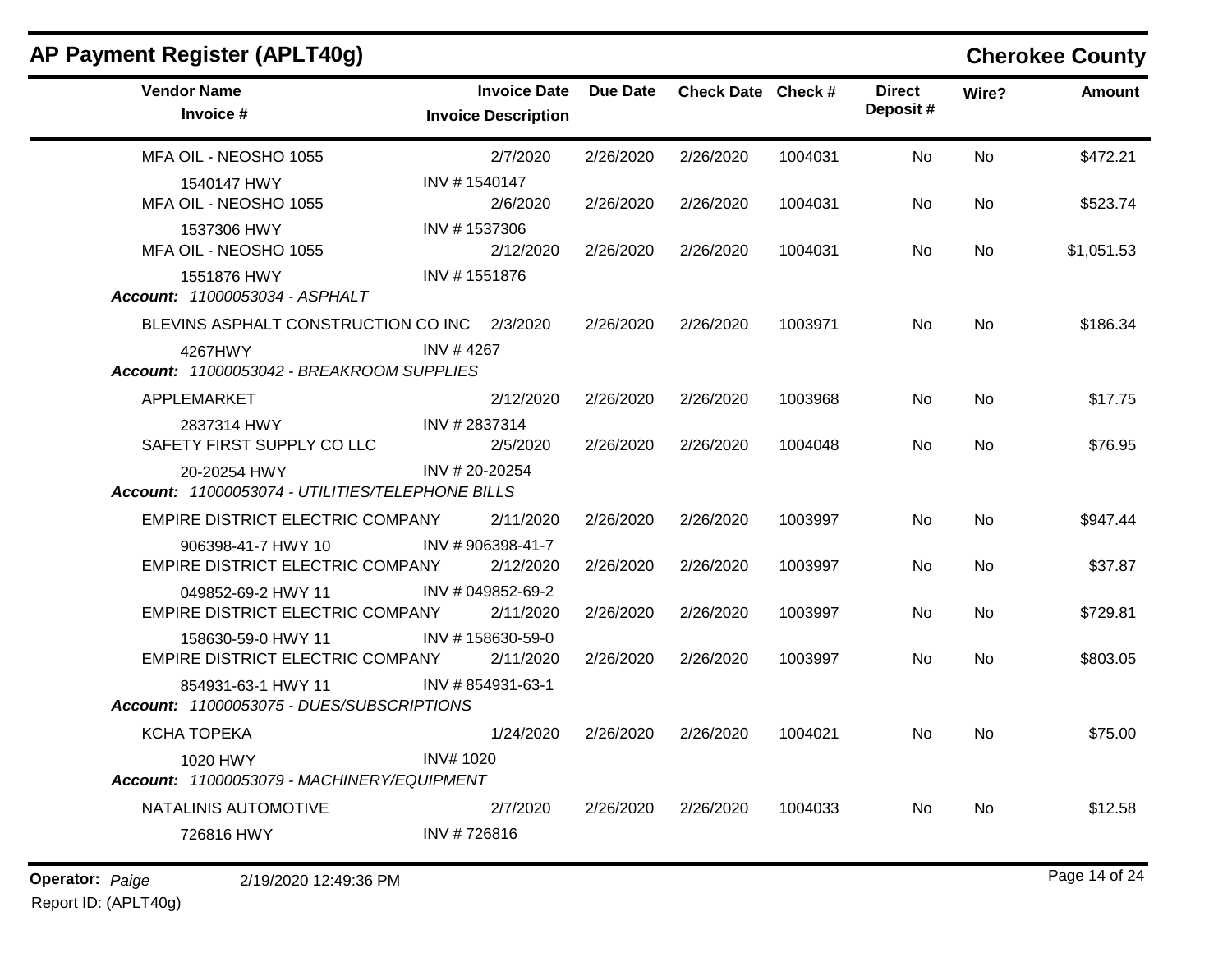| AP Payment Register (APLT40g)             |                                                   |           |                    |         |                           |           |               |  |  |  |  |
|-------------------------------------------|---------------------------------------------------|-----------|--------------------|---------|---------------------------|-----------|---------------|--|--|--|--|
| <b>Vendor Name</b><br>Invoice #           | <b>Invoice Date</b><br><b>Invoice Description</b> | Due Date  | Check Date Check # |         | <b>Direct</b><br>Deposit# | Wire?     | <b>Amount</b> |  |  |  |  |
| NATALINIS AUTOMOTIVE                      | 2/10/2020                                         | 2/26/2020 | 2/26/2020          | 1004033 | No                        | <b>No</b> | \$37.74       |  |  |  |  |
| 727011 HWY<br>NATALINIS AUTOMOTIVE        | INV #727011<br>2/10/2020                          | 2/26/2020 | 2/26/2020          | 1004034 | No                        | No        | \$38.07       |  |  |  |  |
| 727072 HWY<br>NATALINIS AUTOMOTIVE        | INV #727072<br>2/3/2020                           | 2/26/2020 | 2/26/2020          | 1004033 | No.                       | No.       | \$18.34       |  |  |  |  |
| 726491 HWY<br>NATALINIS AUTOMOTIVE        | INV #726491<br>2/10/2020                          | 2/26/2020 | 2/26/2020          | 1004034 | No                        | No        | \$5.99        |  |  |  |  |
| 727054 HWY<br>NATALINIS AUTOMOTIVE        | INV #727054<br>2/6/2020                           | 2/26/2020 | 2/26/2020          | 1004033 | No                        | No        | \$59.76       |  |  |  |  |
| 726785 HWY<br>NATALINIS AUTOMOTIVE        | INV #726785<br>2/11/2020                          | 2/26/2020 | 2/26/2020          | 1004034 | No.                       | No        | \$31.48       |  |  |  |  |
| 727145 HWY<br>NATALINIS AUTOMOTIVE        | INV #727145<br>2/5/2020                           | 2/26/2020 | 2/26/2020          | 1004033 | No                        | No        | \$13.74       |  |  |  |  |
| 726667 HWY<br>NATALINIS AUTOMOTIVE        | INV #726667<br>2/3/2020                           | 2/26/2020 | 2/26/2020          | 1004033 | No.                       | No        | \$9.98        |  |  |  |  |
| 726434 HWY<br>NATALINIS AUTOMOTIVE        | INV #726434<br>1/31/2020                          | 2/26/2020 | 2/26/2020          | 1004033 | No                        | No        | \$14.58       |  |  |  |  |
| 726317 HWY<br>NATALINIS AUTOMOTIVE        | INV #726317<br>1/31/2020                          | 2/26/2020 | 2/26/2020          | 1004033 | No.                       | No.       | \$136.80      |  |  |  |  |
| 726280 HWY<br>NATALINIS AUTOMOTIVE        | INV #726280<br>1/31/2020                          | 2/26/2020 | 2/26/2020          | 1004033 | No                        | No        | \$61.53       |  |  |  |  |
| 726278 HWY<br>NATALINIS AUTOMOTIVE        | INV #726278<br>2/5/2020                           | 2/26/2020 | 2/26/2020          | 1004033 | No                        | <b>No</b> | \$95.87       |  |  |  |  |
| 726674 HWY<br>TRUE VALUE COLUMBUS         | INV #726674<br>1/31/2020                          | 2/26/2020 | 2/26/2020          | 1004059 | No                        | No        | \$18.50       |  |  |  |  |
| A396785 HWY<br>JOHN FABICK TRACTOR CO     | INV # A396785<br>2/14/2020                        | 2/26/2020 | 2/26/2020          | 1004015 | No                        | No        | \$60.90       |  |  |  |  |
| SIJ00098356 HWY<br>JOHN FABICK TRACTOR CO | INV # SIJ00098356<br>2/12/2020                    | 2/26/2020 | 2/26/2020          | 1004015 | No.                       | No        | \$7.14        |  |  |  |  |
| PIJ003833030 HWY                          | INV # PIJ00383030                                 |           |                    |         |                           |           |               |  |  |  |  |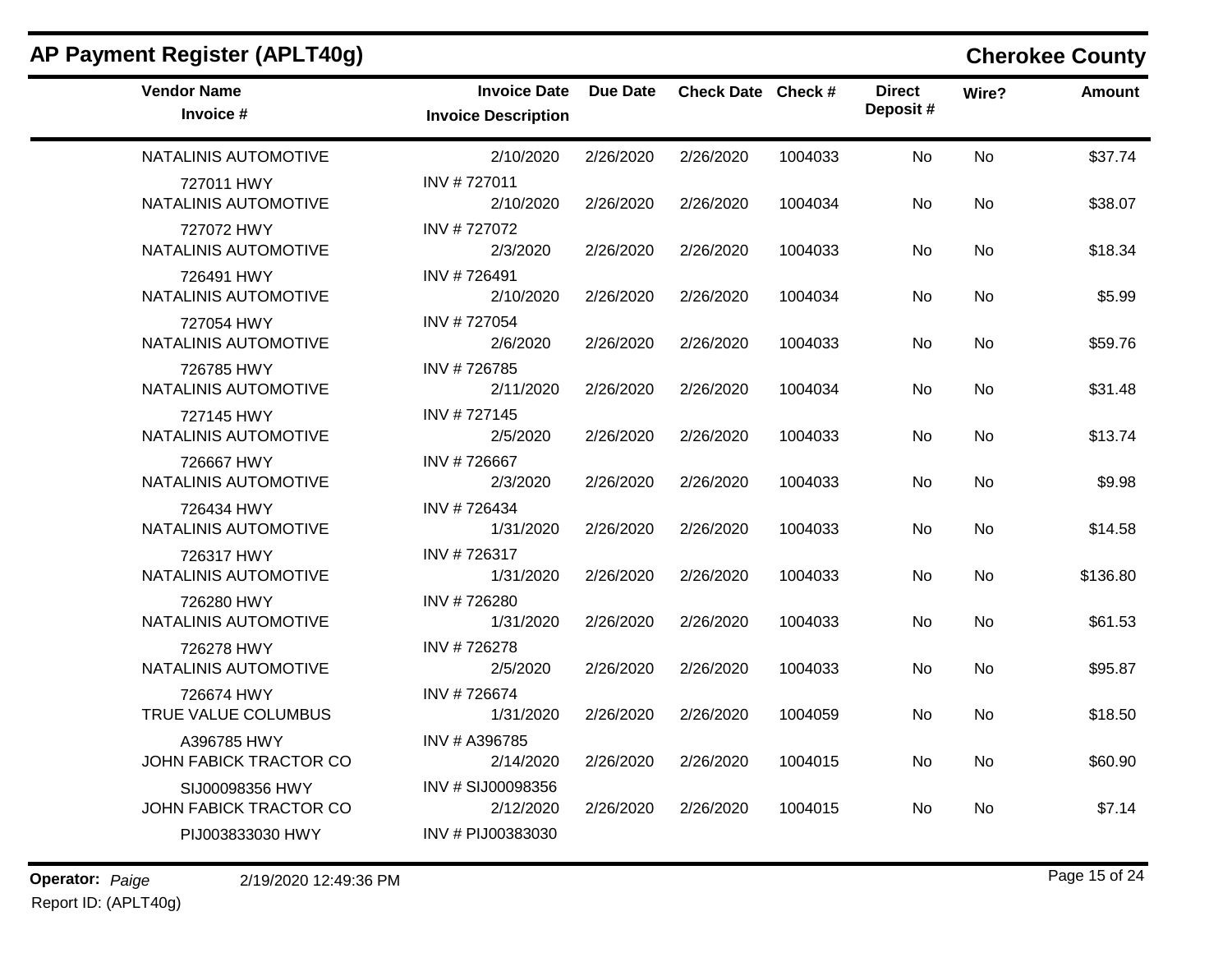| <b>Vendor Name</b><br>Invoice #                     | <b>Invoice Date</b><br><b>Invoice Description</b> | Due Date  | Check Date Check # |         | <b>Direct</b><br>Deposit# | Wire?     | <b>Amount</b> |
|-----------------------------------------------------|---------------------------------------------------|-----------|--------------------|---------|---------------------------|-----------|---------------|
| JOHN FABICK TRACTOR CO                              | 2/13/2020                                         | 2/26/2020 | 2/26/2020          | 1004015 | No                        | No        | \$152.24      |
| PIJ00383152 HWY<br>JOHN FABICK TRACTOR CO           | INV # PIJ00383152<br>2/12/2020                    | 2/26/2020 | 2/26/2020          | 1004015 | No                        | <b>No</b> | \$43.29       |
| PIJ00383029 HWY<br>JOHN FABICK TRACTOR CO           | INV # PIJ003833029<br>2/11/2020                   | 2/26/2020 | 2/26/2020          | 1004015 | No.                       | No.       | \$72.84       |
| PIJ00382915 HWY<br>JOHN FABICK TRACTOR CO           | INV # PIJ00382915<br>2/11/2020                    | 2/26/2020 | 2/26/2020          | 1004015 | No.                       | No        | \$19.32       |
| PIJ00382914 HWY<br>JOHN FABICK TRACTOR CO           | INV # PIJ00382914<br>2/10/2020                    | 2/26/2020 | 2/26/2020          | 1004015 | <b>No</b>                 | <b>No</b> | \$550.50      |
| PIJ00382821 HWY<br>NATALINIS AUTOMOTIVE             | INV # PIJ00382821<br>2/12/2020                    | 2/26/2020 | 2/26/2020          | 1004034 | No                        | No        | \$18.99       |
| 727265 HWY<br><b>GENERAL MACHINERY OF PITTSBURG</b> | INV #727265<br>1/31/2020                          | 2/26/2020 | 2/26/2020          | 1004005 | No.                       | <b>No</b> | \$28.16       |
| <b>INV1365 HWY</b><br>NATALINIS AUTOMOTIVE          | <b>INV # INV1365</b><br>2/11/2020                 | 2/26/2020 | 2/26/2020          | 1004034 | No                        | No.       | \$25.51       |
| 727162 HWY<br><b>MADDOCK CONSTRUCTION</b>           | INV #727162<br>2/7/2020                           | 2/26/2020 | 2/26/2020          | 1004026 | <b>No</b>                 | No        | \$465.69      |
| 900016 HWY<br>NATALINIS AUTOMOTIVE                  | INV #900016<br>2/18/2020                          | 2/26/2020 | 2/26/2020          | 1004034 | <b>No</b>                 | <b>No</b> | \$32.76       |
| 727627 HWY<br>NATALINIS AUTOMOTIVE                  | INV #727627<br>2/13/2020                          | 2/26/2020 | 2/26/2020          | 1004034 | No.                       | No        | \$4.41        |
| 727323 HWY<br>NATALINIS AUTOMOTIVE                  | INV #727323<br>1/30/2020                          | 2/26/2020 | 2/26/2020          | 1004033 | No                        | No        | \$22.49       |
| 726226 HWY<br>NATALINIS AUTOMOTIVE                  | INV #726226<br>2/13/2020                          | 2/26/2020 | 2/26/2020          | 1004034 | No                        | No        | \$10.55       |
| 727294 HWY<br>ETTINGER'S OFFICE SUPPLY              | INV #727294<br>2/12/2020                          | 2/26/2020 | 2/26/2020          | 1003998 | No                        | No        | \$190.68      |
| 526530-0 HWY<br>NATALINIS AUTOMOTIVE                | INV #526530-0<br>2/12/2020                        | 2/26/2020 | 2/26/2020          | 1004034 | No.                       | No        | \$98.10       |
| 727243 HWY                                          | INV #727243                                       |           |                    |         |                           |           |               |

## **AP Payment Register (APLT40g) Cherokee County**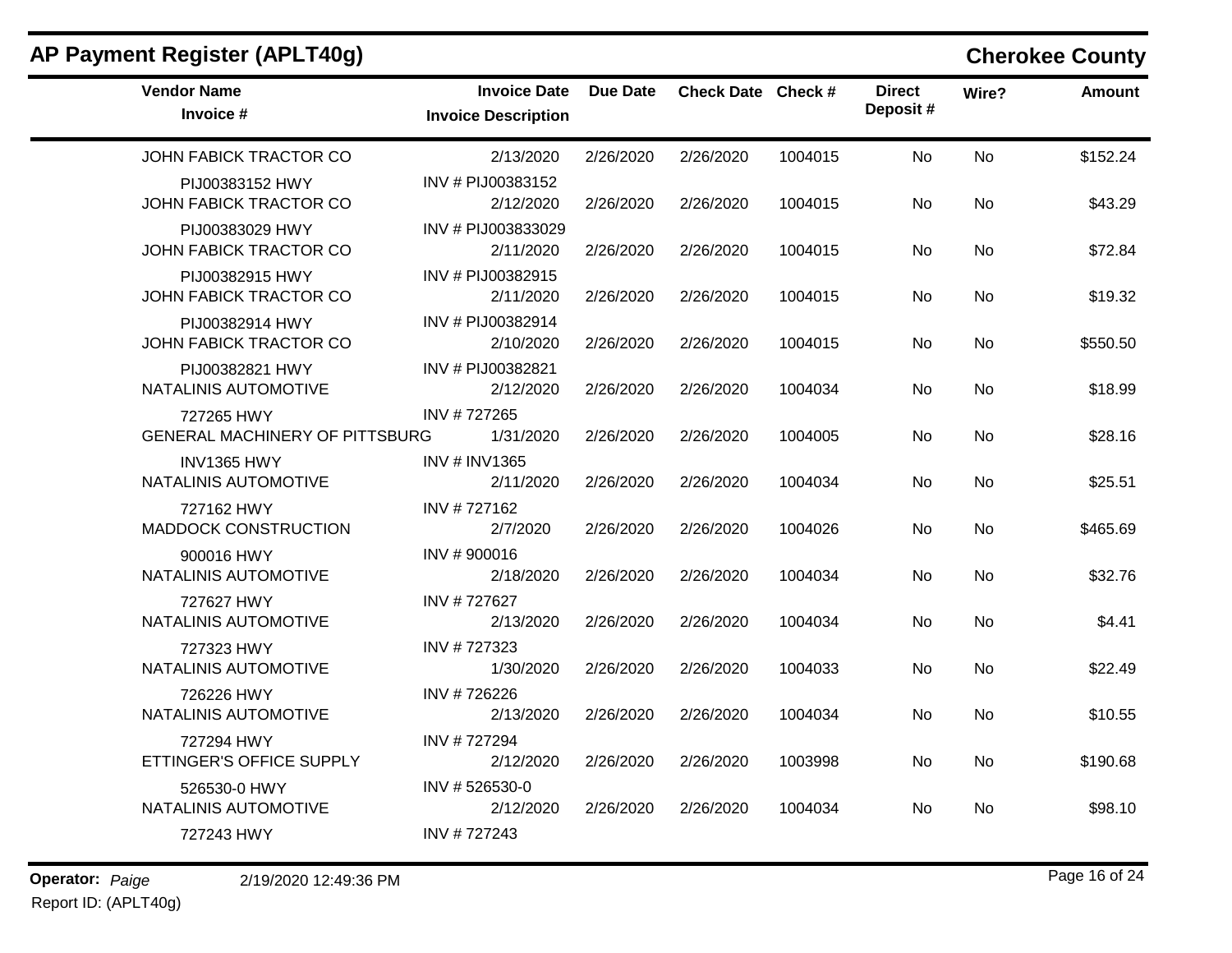| AP Payment Register (APLT40g)                           |                                                   |                 |                    |         |                           |           | <b>Cherokee County</b> |
|---------------------------------------------------------|---------------------------------------------------|-----------------|--------------------|---------|---------------------------|-----------|------------------------|
| <b>Vendor Name</b><br>Invoice #                         | <b>Invoice Date</b><br><b>Invoice Description</b> | <b>Due Date</b> | Check Date Check # |         | <b>Direct</b><br>Deposit# | Wire?     | <b>Amount</b>          |
| NATALINIS AUTOMOTIVE                                    | 2/12/2020                                         | 2/26/2020       | 2/26/2020          | 1004034 | <b>No</b>                 | <b>No</b> | \$39.99                |
| 727205 HWY<br>City of Galena/Jordon Disposal            | INV #727205<br>2/11/2020                          | 2/26/2020       | 2/26/2020          | 1003980 | No.                       | No        | \$35.00                |
| JW-12964<br>ALLMETAL PRODUCTS INC.                      | INV # JW-12964<br>1/31/2020                       | 2/26/2020       | 2/26/2020          | 1003967 | No                        | No        | \$64.27                |
| 38076 HWY<br><b>FARMERS COOPERATIVE ASSOCIATION</b>     | INV #38076<br>1/30/2020                           | 2/26/2020       | 2/26/2020          | 1004001 | No                        | No        | \$5.63                 |
| 268016 HWY<br><b>GIRARD TARPS INC</b>                   | INV #268016<br>2/14/2020                          | 2/26/2020       | 2/26/2020          | 1004006 | No.                       | No        | \$900.00               |
| 048258 HWY<br>FARMERS COOPERATIVE ASSOCIATION           | INV # 048258<br>2/13/2020                         | 2/26/2020       | 2/26/2020          | 1004001 | No                        | No        | \$15.00                |
| 268834 HWY<br><b>COMMERCE BANK</b>                      | INV # 268834<br>1/20/2020                         | 2/26/2020       | 2/26/2020          | 1003986 | No                        | No.       | \$199.00               |
| 0000-4943-4798 HWY 1<br>FARMERS COOPERATIVE ASSOCIATION | ACCT #4485-0070-3786-5806<br>2/11/2020            | 2/26/2020       | 2/26/2020          | 1004001 | No                        | No        | \$12.47                |
| 268706 HWY<br>ROBNETT SHEET METAL & HVAC                | INV #268706<br>2/7/2020                           | 2/26/2020       | 2/26/2020          | 1004046 | No                        | No        | \$1,436.30             |
| 2537 HWY<br><b>FARMERS COOPERATIVE ASSOCIATION</b>      | INV # 2537<br>1/31/2020                           | 2/26/2020       | 2/26/2020          | 1004001 | No.                       | No        | \$9.69                 |
| 268040 HWY<br><b>HAROLD DEPENBUSCH</b>                  | INV # 268040<br>2/10/2020                         | 2/26/2020       | 2/26/2020          | 1004009 | No                        | No        | \$105.00               |
| 507673 HWY<br>THE RAILROAD YARD, INC                    | INV #507673<br>2/10/2020                          | 2/26/2020       | 2/26/2020          | 1004055 | No                        | No        | \$14,556.10            |
| 0252863-IN HWY<br><b>J&amp;A MATERIALS</b>              | INV # 0252863-IN<br>2/5/2020                      | 2/26/2020       | 2/26/2020          | 1004013 | No.                       | <b>No</b> | \$9,567.60             |
| 2007 HWY<br><b>J&amp;A MATERIALS</b>                    | INV # 2007<br>2/5/2020                            | 2/26/2020       | 2/26/2020          | 1004013 | No                        | No        | \$8,534.00             |
| 2006 HWY<br><b>FLEETPRIDE</b>                           | INV #2006<br>1/29/2020                            | 2/26/2020       | 2/26/2020          | 1004002 | No                        | No        | \$114.78               |
| 44650975 HWY                                            | INV #44650975                                     |                 |                    |         |                           |           |                        |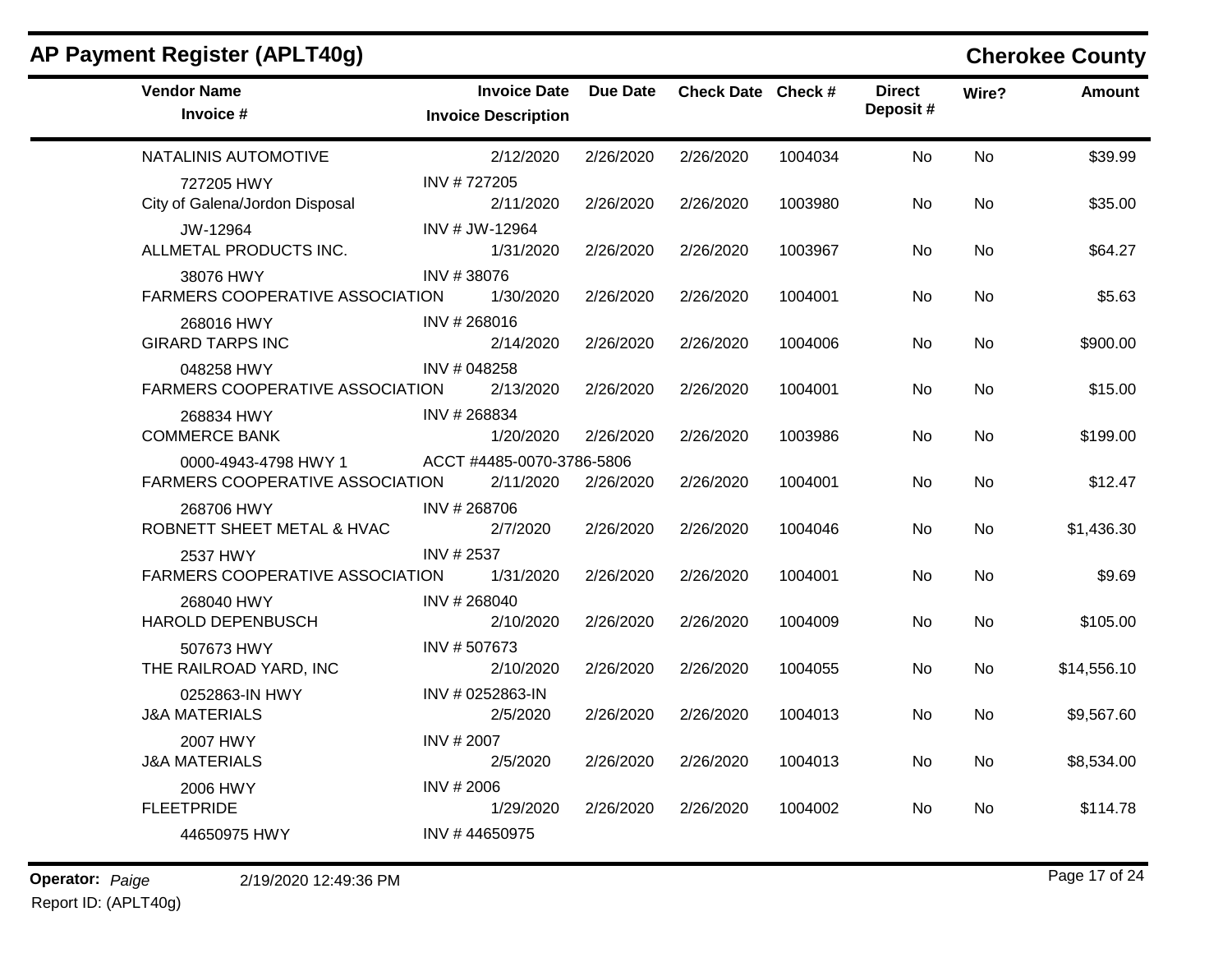| AP Payment Register (APLT40g)                                         |                                                   |                 |                    |         |                           |       | <b>Cherokee County</b> |
|-----------------------------------------------------------------------|---------------------------------------------------|-----------------|--------------------|---------|---------------------------|-------|------------------------|
| <b>Vendor Name</b><br>Invoice #                                       | <b>Invoice Date</b><br><b>Invoice Description</b> | <b>Due Date</b> | Check Date Check # |         | <b>Direct</b><br>Deposit# | Wire? | <b>Amount</b>          |
| <b>HANK HILDEBRANDT</b>                                               | 2/5/2020                                          | 2/26/2020       | 2/26/2020          | 1004008 | No                        | No    | \$574.00               |
| 16857 HWY<br>RIVERTON BUILDING SUPPLY INC                             | INV #16857<br>1/31/2020                           | 2/26/2020       | 2/26/2020          | 1004045 | No                        | No    | \$16.95                |
| 14857 HWY<br><b>FARMERS COOPERATIVE ASSOCIATION</b><br>268222 HWY     | INV #14857<br>2/3/2020<br>INV # 268222            | 2/26/2020       | 2/26/2020          | 1004001 | No                        | No    | \$22.92                |
| Account: 11000053080 - MAINTENANCE/BLDGS & GROUNDS                    |                                                   |                 |                    |         |                           |       |                        |
| CLEAN THE UNIFORM CO JOPLIN                                           | 2/10/2020                                         | 2/26/2020       | 2/26/2020          | 1003982 | No                        | No    | \$89.45                |
| 20119530 HWY<br>CLEAN THE UNIFORM CO JOPLIN                           | INV #20119530<br>2/3/2020                         | 2/26/2020       | 2/26/2020          | 1003982 | No.                       | No    | \$13.47                |
| 20117914 HWY<br>Account: 11000053089 - OTHER CONTRACTUAL              | INV # 20117914                                    |                 |                    |         |                           |       |                        |
| OCCUPATIONAL HEALTH SERVICES                                          | 2/4/2020                                          | 2/26/2020       | 2/26/2020          | 1004036 | No.                       | No    | \$25.00                |
| 9959 HWY                                                              | INV # 9959                                        |                 |                    |         |                           |       |                        |
| <b>Subtotal for Department: 000:</b>                                  |                                                   |                 |                    |         |                           |       | \$44,096.67            |
|                                                                       |                                                   |                 |                    |         |                           |       |                        |
| <b>Subtotal for Fund: 110:</b><br>130<br><b>NOXIOUS WEED</b><br>Fund: |                                                   |                 |                    |         |                           |       | \$44,096.67            |
| <b>NON-DEPARTMENTAL</b><br>Dept:<br>000                               |                                                   |                 |                    |         |                           |       |                        |
| Account: 13000053021 - PRINTING/OFFICE SUPPLIES                       |                                                   |                 |                    |         |                           |       |                        |
| <b>STRONGHOLD DATA</b>                                                | 2/19/2020                                         | 2/26/2020       | 2/26/2020          | 1004053 | No.                       | No    | \$155.00               |
| 31959<br>Account: 13000053089 - OTHER CONTRACTUAL                     | <b>INV 31959</b>                                  |                 |                    |         |                           |       |                        |
| <b>COMMERCE BANK</b>                                                  | 2/18/2020                                         | 2/26/2020       | 2/26/2020          | 1003986 | No                        | No    | \$50.00                |
| 0226 NOX                                                              | ACCT 0000-6648-3165                               |                 |                    |         |                           |       |                        |
| <b>Subtotal for Department: 000:</b>                                  |                                                   |                 |                    |         |                           |       |                        |
|                                                                       |                                                   |                 |                    |         |                           |       | \$205.00               |
|                                                                       |                                                   |                 |                    |         |                           |       |                        |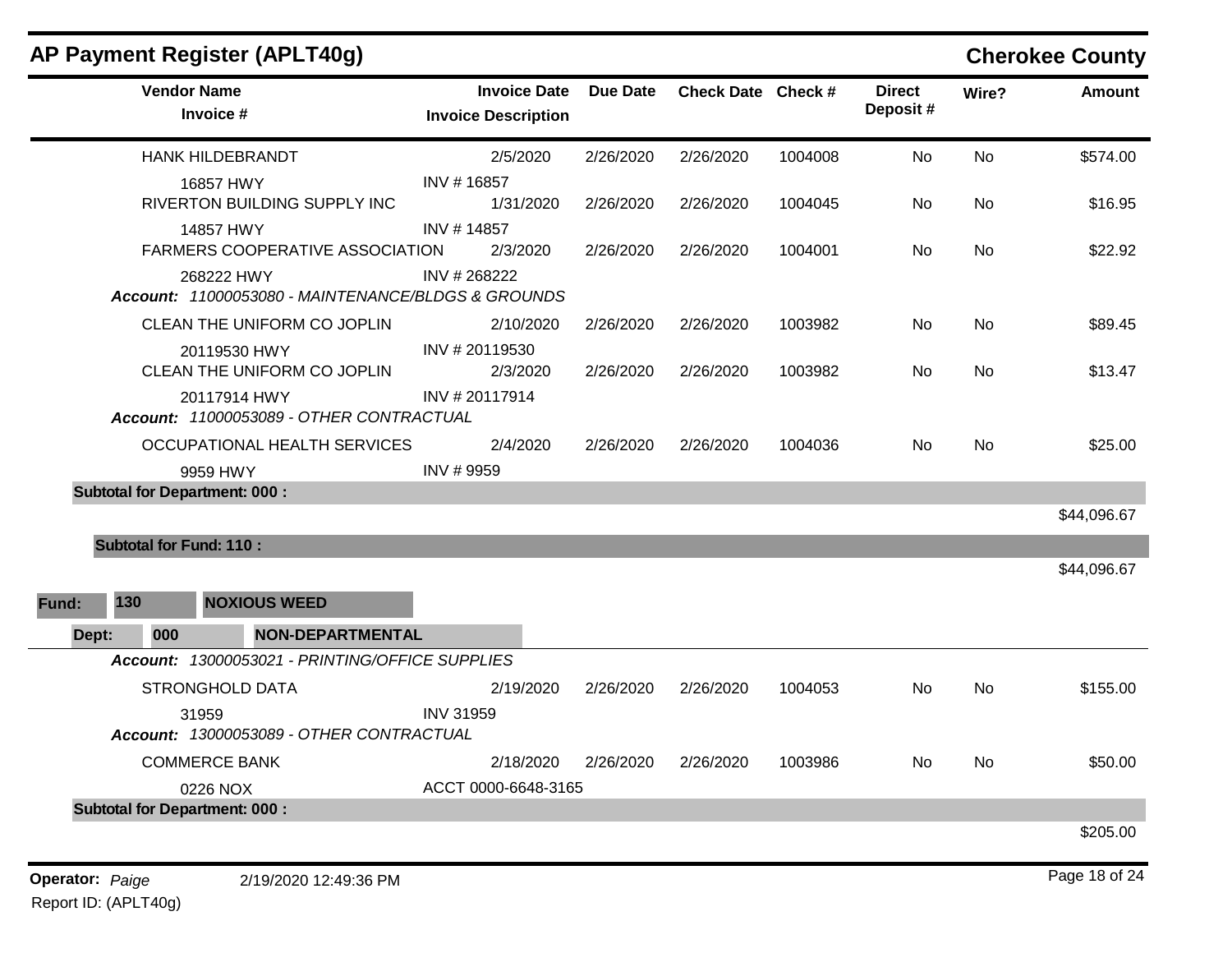|       |                                 | AP Payment Register (APLT40g)                            |                                                   |                 |                    |         |                           |           | <b>Cherokee County</b> |
|-------|---------------------------------|----------------------------------------------------------|---------------------------------------------------|-----------------|--------------------|---------|---------------------------|-----------|------------------------|
|       | <b>Vendor Name</b><br>Invoice # |                                                          | <b>Invoice Date</b><br><b>Invoice Description</b> | <b>Due Date</b> | Check Date Check # |         | <b>Direct</b><br>Deposit# | Wire?     | Amount                 |
|       | <b>Subtotal for Fund: 130:</b>  |                                                          |                                                   |                 |                    |         |                           |           | \$205.00               |
| Fund: | 140                             | <b>HEALTH</b>                                            |                                                   |                 |                    |         |                           |           |                        |
| Dept: | 000                             | <b>NON-DEPARTMENTAL</b>                                  |                                                   |                 |                    |         |                           |           |                        |
|       |                                 | Account: 14000053021 - PRINTING/OFFICE SUPPLIES          |                                                   |                 |                    |         |                           |           |                        |
|       |                                 | <b>STRONGHOLD DATA</b>                                   | 2/18/2020                                         | 2/26/2020       | 2/26/2020          | 1004053 | No.                       | No        | \$249.99               |
|       |                                 | 31936                                                    | <b>INV 31936</b>                                  |                 |                    |         |                           |           |                        |
|       |                                 | ADMINISTRATIVE SERVICES OF KANSAS                        | 2/18/2020                                         | 2/26/2020       | 2/26/2020          | 1003964 | No                        | No        | \$150.00               |
|       |                                 | 36090<br>Account: 14000053043 - HEALTH DEPT MED SUPPLIES | <b>INV CI00036090</b>                             |                 |                    |         |                           |           |                        |
|       |                                 | MCKESSON MEDICAL-SURGICAL                                | 2/18/2020                                         | 2/26/2020       | 2/26/2020          | 1004028 | No.                       | <b>No</b> | \$359.40               |
|       |                                 | 74916206<br>Account: 14000053087 - BUILDING RENTAL       | INV 74916206                                      |                 |                    |         |                           |           |                        |
|       |                                 | <b>CITY OF BAXTER SPRINGS</b>                            | 2/18/2020                                         | 2/26/2020       | 2/26/2020          | 1003977 | No                        | No        | \$20.00                |
|       |                                 | 0226                                                     | <b>BUILDING RENTAL</b>                            |                 |                    |         |                           |           |                        |
|       |                                 | <b>CITY OF GALENA</b>                                    | 2/18/2020                                         | 2/26/2020       | 2/26/2020          | 1003979 | No                        | No        | \$10.00                |
|       |                                 | 0226<br>Account: 14000053182 - CONTRACTS                 | <b>BUILDING RENTAL</b>                            |                 |                    |         |                           |           |                        |
|       |                                 | <b>CRAWFORD COUNTY HEALTH DEPT</b>                       | 2/18/2020                                         | 2/26/2020       | 2/26/2020          | 1003992 | No.                       | No        | \$196.22               |
|       |                                 | 0226                                                     | <b>CONTRACTED SERVICES</b>                        |                 |                    |         |                           |           |                        |
|       |                                 | CRAWFORD COUNTY HEALTH DEPT                              | 2/18/2020                                         | 2/26/2020       | 2/26/2020          | 1003992 | No.                       | No        | \$143.05               |
|       |                                 | 0226 HE                                                  | <b>CONTRACTED SERVICES</b>                        |                 |                    |         |                           |           |                        |
|       |                                 | MANZER FAMILY MEDICINE                                   | 2/18/2020                                         | 2/26/2020       | 2/26/2020          | 1004027 | No.                       | No        | \$100.00               |
|       |                                 | 0226                                                     | <b>CONTRACTED SERVICES</b>                        |                 |                    |         |                           |           |                        |
|       |                                 | <b>Subtotal for Department: 000:</b>                     |                                                   |                 |                    |         |                           |           |                        |
|       |                                 |                                                          |                                                   |                 |                    |         |                           |           | \$1,228.66             |
|       | <b>Subtotal for Fund: 140:</b>  |                                                          |                                                   |                 |                    |         |                           |           |                        |
|       |                                 |                                                          |                                                   |                 |                    |         |                           |           | \$1,228.66             |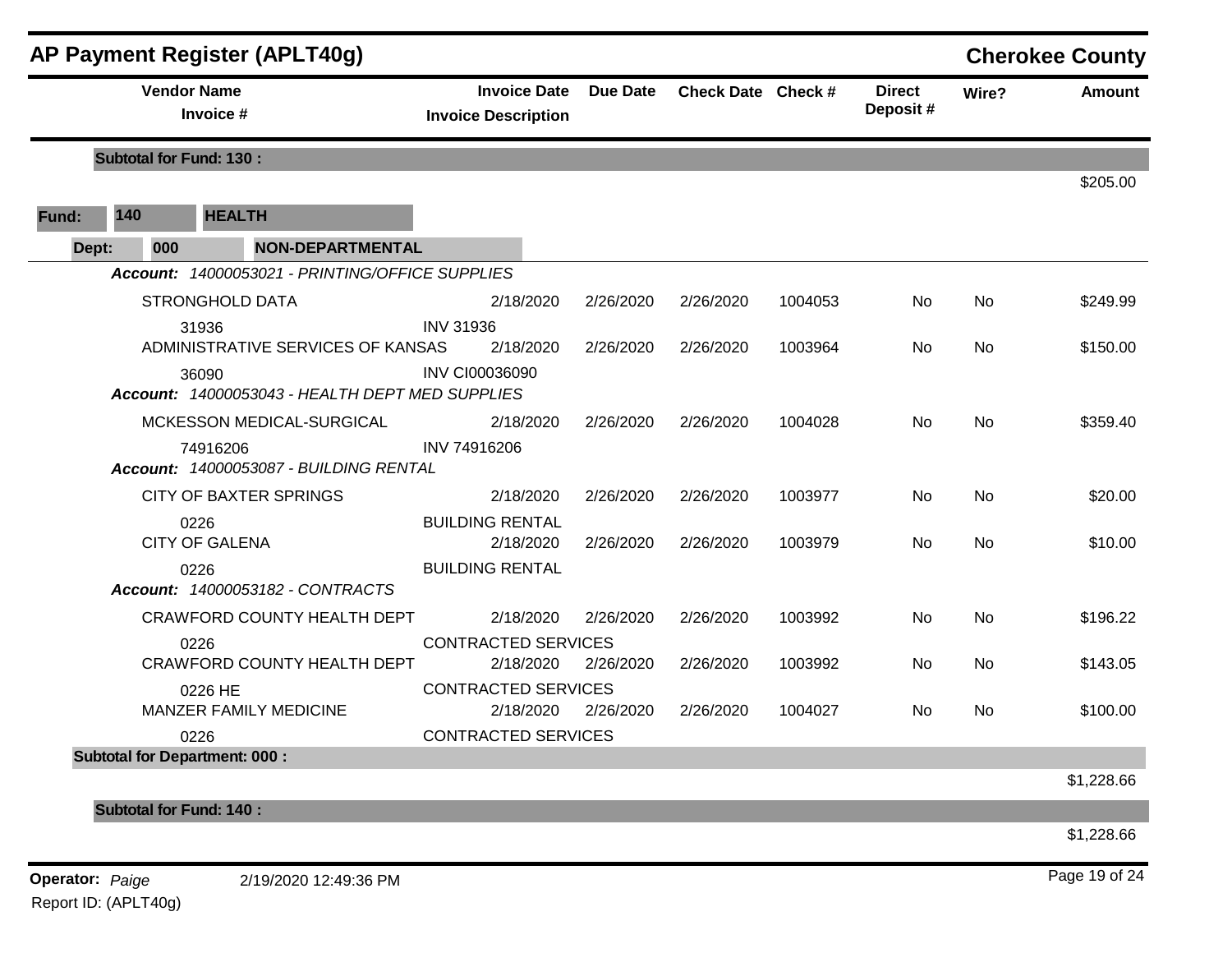|       |                                | <b>AP Payment Register (APLT40g)</b>                       |                                                   |                 |                    |         |                           |           | <b>Cherokee County</b> |
|-------|--------------------------------|------------------------------------------------------------|---------------------------------------------------|-----------------|--------------------|---------|---------------------------|-----------|------------------------|
|       |                                | <b>Vendor Name</b><br>Invoice #                            | <b>Invoice Date</b><br><b>Invoice Description</b> | <b>Due Date</b> | Check Date Check # |         | <b>Direct</b><br>Deposit# | Wire?     | <b>Amount</b>          |
| Fund: | 160                            | <b>DIRECT ELECTION</b>                                     |                                                   |                 |                    |         |                           |           |                        |
| Dept: | 000                            | <b>NON-DEPARTMENTAL</b>                                    |                                                   |                 |                    |         |                           |           |                        |
|       |                                | Account: 16000053079 - MAINT/REPAIRS MACH/EQUIP            |                                                   |                 |                    |         |                           |           |                        |
|       |                                | ELECTION SYSTEMS & SOFTWARE                                | 2/14/2020                                         | 2/26/2020       | 2/26/2020          | 1003996 | No.                       | <b>No</b> | \$10,225.00            |
|       |                                | 1117905<br>Account: 16000053088 - PROFESSIONAL DEVELOPMENT | <b>INV 1117905</b>                                |                 |                    |         |                           |           |                        |
|       | <b>KCCEOA</b>                  |                                                            | 2/14/2020                                         | 2/26/2020       | 2/26/2020          | 1004020 | No                        | No        | \$350.00               |
|       |                                | 0226                                                       | 2020 CONFERENCEEEEE REGISTRATION                  |                 |                    |         |                           |           |                        |
|       |                                | <b>Subtotal for Department: 000:</b>                       |                                                   |                 |                    |         |                           |           |                        |
|       |                                |                                                            |                                                   |                 |                    |         |                           |           | \$10,575.00            |
|       | <b>Subtotal for Fund: 160:</b> |                                                            |                                                   |                 |                    |         |                           |           |                        |
|       |                                |                                                            |                                                   |                 |                    |         |                           |           | \$10,575.00            |
| Fund: | 224                            | <b>CHEROKEE COUNTY 911</b>                                 |                                                   |                 |                    |         |                           |           |                        |
| Dept: | 000                            | <b>NON-DEPARTMENTAL</b>                                    |                                                   |                 |                    |         |                           |           |                        |
|       |                                | Account: 22400053300 - MISC PAID OUT                       |                                                   |                 |                    |         |                           |           |                        |
|       |                                | NEWEGG BUSINESS, INC                                       | 2/14/2020                                         | 2/26/2020       | 2/26/2020          | 1004035 | No                        | <b>No</b> | \$83.97                |
|       |                                | 1302642470                                                 | INV 1302642470                                    |                 |                    |         |                           |           |                        |
|       |                                | PENQUIN MANAGEMENT, INC                                    | 2/13/2020                                         | 2/26/2020       | 2/26/2020          | 1004039 | No.                       | No        | \$3,636.00             |
|       |                                | 58755                                                      | <b>INV 58755</b>                                  |                 |                    |         |                           |           |                        |
|       |                                | NEWEGG BUSINESS, INC                                       | 2/18/2020                                         | 2/26/2020       | 2/26/2020          | 1004035 | No                        | No        | \$31.38                |
|       |                                | 1302644271<br>NEWEGG BUSINESS, INC                         | INV 1302644271<br>2/18/2020                       | 2/26/2020       | 2/26/2020          | 1004035 | No                        | No        | \$227.94               |
|       |                                | 1302644090                                                 | INV 1302644090                                    |                 |                    |         |                           |           |                        |
|       |                                | NEWEGG BUSINESS, INC                                       | 2/14/2020                                         | 2/26/2020       | 2/26/2020          | 1004035 | No.                       | No        | \$119.90               |
|       |                                | 1302643464                                                 | INV 1302643464                                    |                 |                    |         |                           |           |                        |
|       | AT&T                           |                                                            | 2/14/2020                                         | 2/26/2020       | 2/26/2020          | 1003969 | No                        | No        | \$307.67               |
|       |                                | 0226                                                       | ACCT 31614001004978                               |                 |                    |         |                           |           |                        |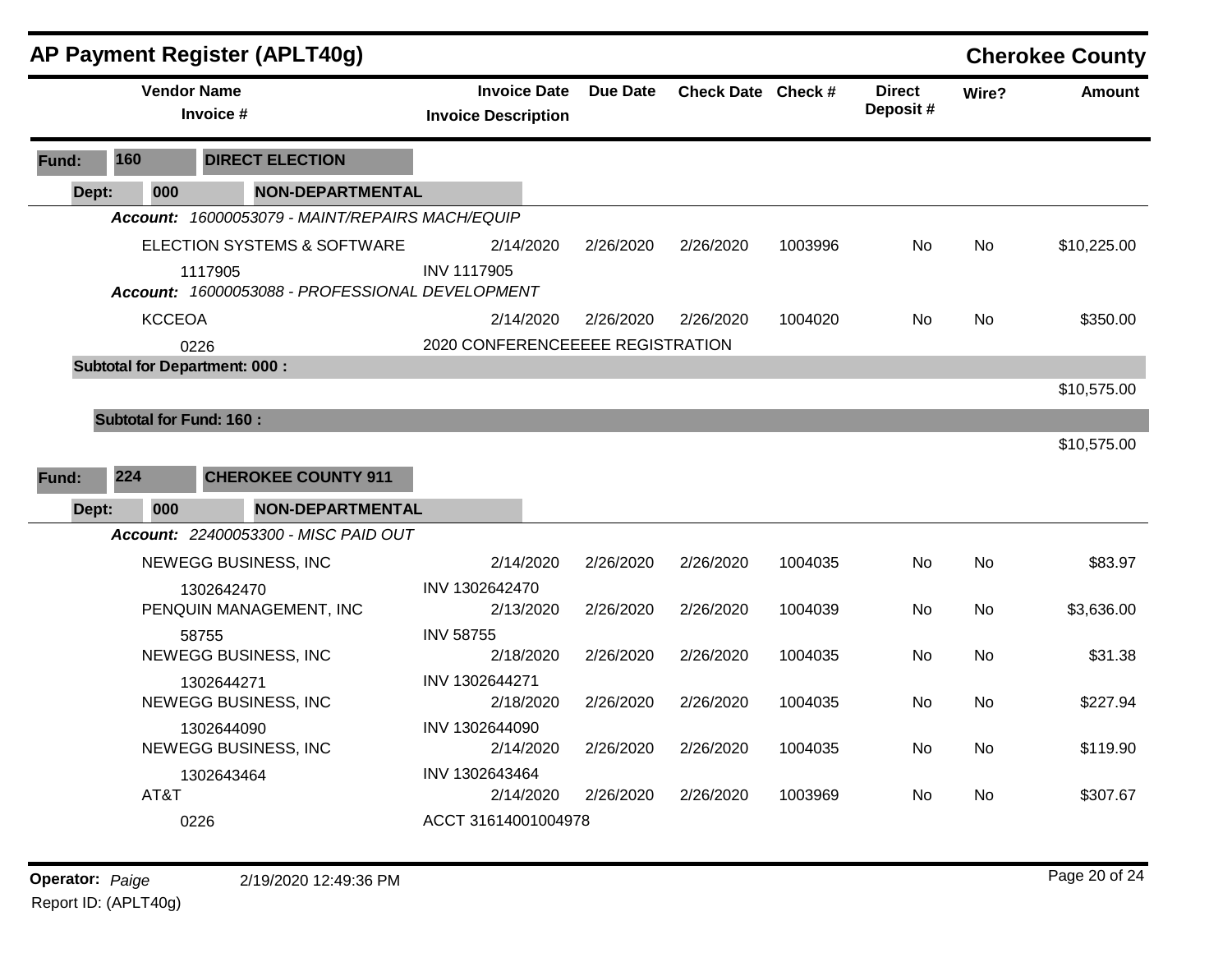|       |     |                    | <b>AP Payment Register (APLT40g)</b>            |                   |                                                   |           |                    |         |                           |           | <b>Cherokee County</b> |
|-------|-----|--------------------|-------------------------------------------------|-------------------|---------------------------------------------------|-----------|--------------------|---------|---------------------------|-----------|------------------------|
|       |     | <b>Vendor Name</b> | Invoice #                                       |                   | <b>Invoice Date</b><br><b>Invoice Description</b> | Due Date  | Check Date Check # |         | <b>Direct</b><br>Deposit# | Wire?     | <b>Amount</b>          |
|       |     |                    | NEWEGG BUSINESS, INC                            |                   | 2/14/2020                                         | 2/26/2020 | 2/26/2020          | 1004035 | <b>No</b>                 | <b>No</b> | \$169.98               |
|       |     |                    | 1302642633                                      |                   | INV 1302642633                                    |           |                    |         |                           |           |                        |
|       |     |                    | STRONGHOLD DATA                                 |                   | 2/18/2020                                         | 2/26/2020 | 2/26/2020          | 1004053 | No.                       | No        | \$155.00               |
|       |     |                    | 31950                                           | <b>INV 31850</b>  |                                                   |           |                    |         |                           |           |                        |
|       |     |                    | CRAW-KAN TELEPHONE COOPERATIVE INC 2/13/2020    |                   |                                                   | 2/26/2020 | 2/26/2020          | 1003993 | No.                       | No        | \$98.00                |
|       |     | 0226               |                                                 |                   | INV 1818SZ10901.044                               |           |                    |         |                           |           |                        |
|       |     |                    | <b>Subtotal for Department: 000:</b>            |                   |                                                   |           |                    |         |                           |           |                        |
|       |     |                    |                                                 |                   |                                                   |           |                    |         |                           |           | \$4,829.84             |
|       |     |                    | <b>Subtotal for Fund: 224:</b>                  |                   |                                                   |           |                    |         |                           |           |                        |
|       |     |                    |                                                 |                   |                                                   |           |                    |         |                           |           | \$4,829.84             |
| Fund: | 230 |                    | <b>APPRAISER COSTS</b>                          |                   |                                                   |           |                    |         |                           |           |                        |
| Dept: |     | 000                | <b>NON-DEPARTMENTAL</b>                         |                   |                                                   |           |                    |         |                           |           |                        |
|       |     |                    | Account: 23000053021 - PRINTING/OFFICE SUPPLIES |                   |                                                   |           |                    |         |                           |           |                        |
|       |     |                    | <b>QUILL CORPORATION</b>                        |                   | 2/13/2020                                         | 2/26/2020 | 2/26/2020          | 1004042 | No                        | No        | \$99.96                |
|       |     |                    | 4597331                                         | INV 4597331       |                                                   |           |                    |         |                           |           |                        |
|       |     |                    | <b>QUILL CORPORATION</b>                        |                   | 2/13/2020                                         | 2/26/2020 | 2/26/2020          | 1004042 | No                        | No        | \$112.12               |
|       |     |                    | 4526486                                         | INV 4526486       |                                                   |           |                    |         |                           |           |                        |
|       |     |                    | <b>QUILL CORPORATION</b>                        |                   | 2/13/2020                                         | 2/26/2020 | 2/26/2020          | 1004042 | No                        | No        | \$147.21               |
|       |     |                    | 4444153 AP                                      | INV 4444153       |                                                   |           |                    |         |                           |           |                        |
|       |     |                    | <b>COPY PRODUCTS INC</b>                        |                   | 2/18/2020                                         | 2/26/2020 | 2/26/2020          | 1003988 | No.                       | No        | \$429.78               |
|       |     |                    | 317520                                          | <b>INV 317520</b> |                                                   |           |                    |         |                           |           |                        |
|       |     |                    | <b>QUILL CORPORATION</b>                        |                   | 2/13/2020                                         | 2/26/2020 | 2/26/2020          | 1004042 | <b>No</b>                 | No        | \$147.21               |
|       |     |                    | 4444153                                         | INV 4444153       |                                                   |           |                    |         |                           |           |                        |
|       |     |                    | Account: 23000053075 - DUES/SUBSCRIPTIONS       |                   |                                                   |           |                    |         |                           |           |                        |
|       |     |                    | <b>COLUMBUS NEWS REPORT</b>                     |                   | 2/13/2020                                         | 2/26/2020 | 2/26/2020          | 1003984 | No                        | No        | \$20.00                |
|       |     | 0203               |                                                 | <b>INV 0203</b>   |                                                   |           |                    |         |                           |           |                        |
|       |     |                    | Account: 23000053076 - PROFESSIONAL SERVICES    |                   |                                                   |           |                    |         |                           |           |                        |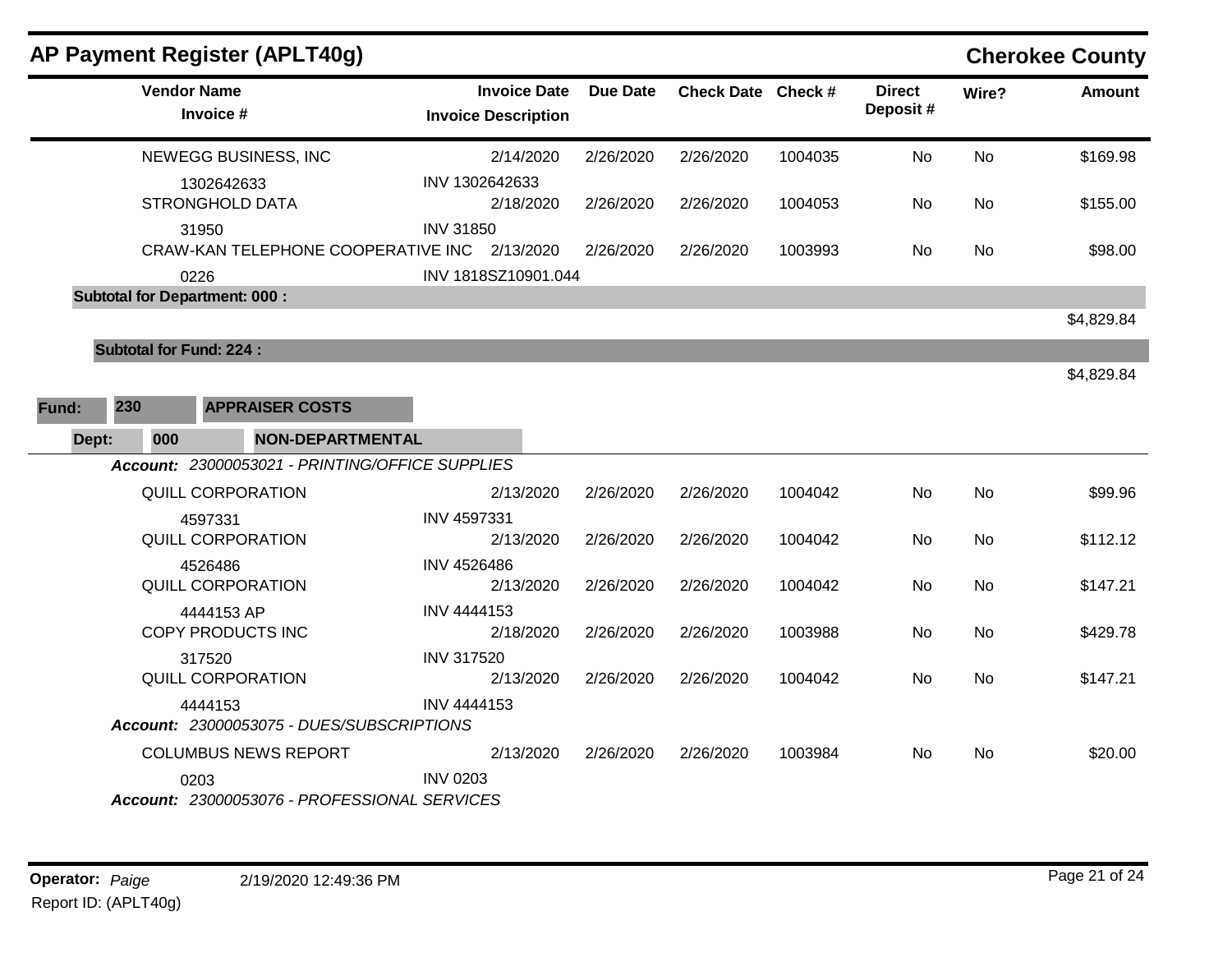|                        |     | AP Payment Register (APLT40g)                 |                                                   |                 |                    |         |                           |       | <b>Cherokee County</b> |
|------------------------|-----|-----------------------------------------------|---------------------------------------------------|-----------------|--------------------|---------|---------------------------|-------|------------------------|
|                        |     | <b>Vendor Name</b><br>Invoice #               | <b>Invoice Date</b><br><b>Invoice Description</b> | <b>Due Date</b> | Check Date Check # |         | <b>Direct</b><br>Deposit# | Wire? | <b>Amount</b>          |
|                        |     | <b>FOUR STATE PRINTING</b>                    | 2/14/2020                                         | 2/26/2020       | 2/26/2020          | 1004004 | No                        | No    | \$135.00               |
|                        |     | 10770                                         | <b>INV 10770</b>                                  |                 |                    |         |                           |       |                        |
|                        |     | <b>Subtotal for Department: 000:</b>          |                                                   |                 |                    |         |                           |       | \$1,091.28             |
|                        |     | <b>Subtotal for Fund: 230:</b>                |                                                   |                 |                    |         |                           |       |                        |
|                        |     |                                               |                                                   |                 |                    |         |                           |       | \$1,091.28             |
| Fund:                  | 260 | <b>EMPLOYEE BENEFITS</b>                      |                                                   |                 |                    |         |                           |       |                        |
| Dept:                  | 000 | <b>NON-DEPARTMENTAL</b>                       |                                                   |                 |                    |         |                           |       |                        |
|                        |     | <b>Account: 26000053215 - MERITAIN HEALTH</b> |                                                   |                 |                    |         |                           |       |                        |
|                        |     | <b>MERITAIN HEALTH</b>                        | 2/13/2020                                         | 2/26/2020       | 2/26/2020          | 1004030 | No                        | No    | \$54,923.15            |
|                        |     | 0226                                          | GROUP 02438, CHEROKEE CO KANSAS, MARCH 2020       |                 |                    |         |                           |       |                        |
|                        |     | <b>Account: 26000053216 - VSP Insurance</b>   |                                                   |                 |                    |         |                           |       |                        |
|                        |     | <b>VISION SERVICE PLAN</b>                    | 2/19/2020                                         | 2/26/2020       | 2/26/2020          | 1004061 | No                        | No    | \$1,662.64             |
|                        |     | 3498069                                       | 808757902/MARCH 2020                              |                 |                    |         |                           |       |                        |
|                        |     | <b>Subtotal for Department: 000:</b>          |                                                   |                 |                    |         |                           |       |                        |
|                        |     |                                               |                                                   |                 |                    |         |                           |       | \$56,585.79            |
|                        |     | <b>Subtotal for Fund: 260:</b>                |                                                   |                 |                    |         |                           |       |                        |
|                        |     |                                               |                                                   |                 |                    |         |                           |       | \$56,585.79            |
| Fund:                  | 300 | <b>SERVICE FOR ELDERLY</b>                    |                                                   |                 |                    |         |                           |       |                        |
| Dept:                  | 000 | <b>NON-DEPARTMENTAL</b>                       |                                                   |                 |                    |         |                           |       |                        |
|                        |     | Account: 30000053074 - TELEPHONE BILLS        |                                                   |                 |                    |         |                           |       |                        |
|                        |     | <b>CENTURYLINK</b>                            | 2/13/2020                                         | 2/26/2020       | 2/26/2020          | 1003974 | No                        | No    | \$76.09                |
|                        |     | 0226 EL                                       | ACCT 313571296                                    |                 |                    |         |                           |       |                        |
|                        |     | <b>CENTURYLINK</b>                            | 2/13/2020                                         | 2/26/2020       | 2/26/2020          | 1003974 | No                        | No    | \$69.80                |
|                        |     | 0226                                          | ACCT 313355170                                    |                 |                    |         |                           |       |                        |
|                        |     | <b>Subtotal for Department: 000:</b>          |                                                   |                 |                    |         |                           |       |                        |
|                        |     |                                               |                                                   |                 |                    |         |                           |       | \$145.89               |
| <b>Operator: Paige</b> |     | 2/19/2020 12:49:36 PM                         |                                                   |                 |                    |         |                           |       | Page 22 of 24          |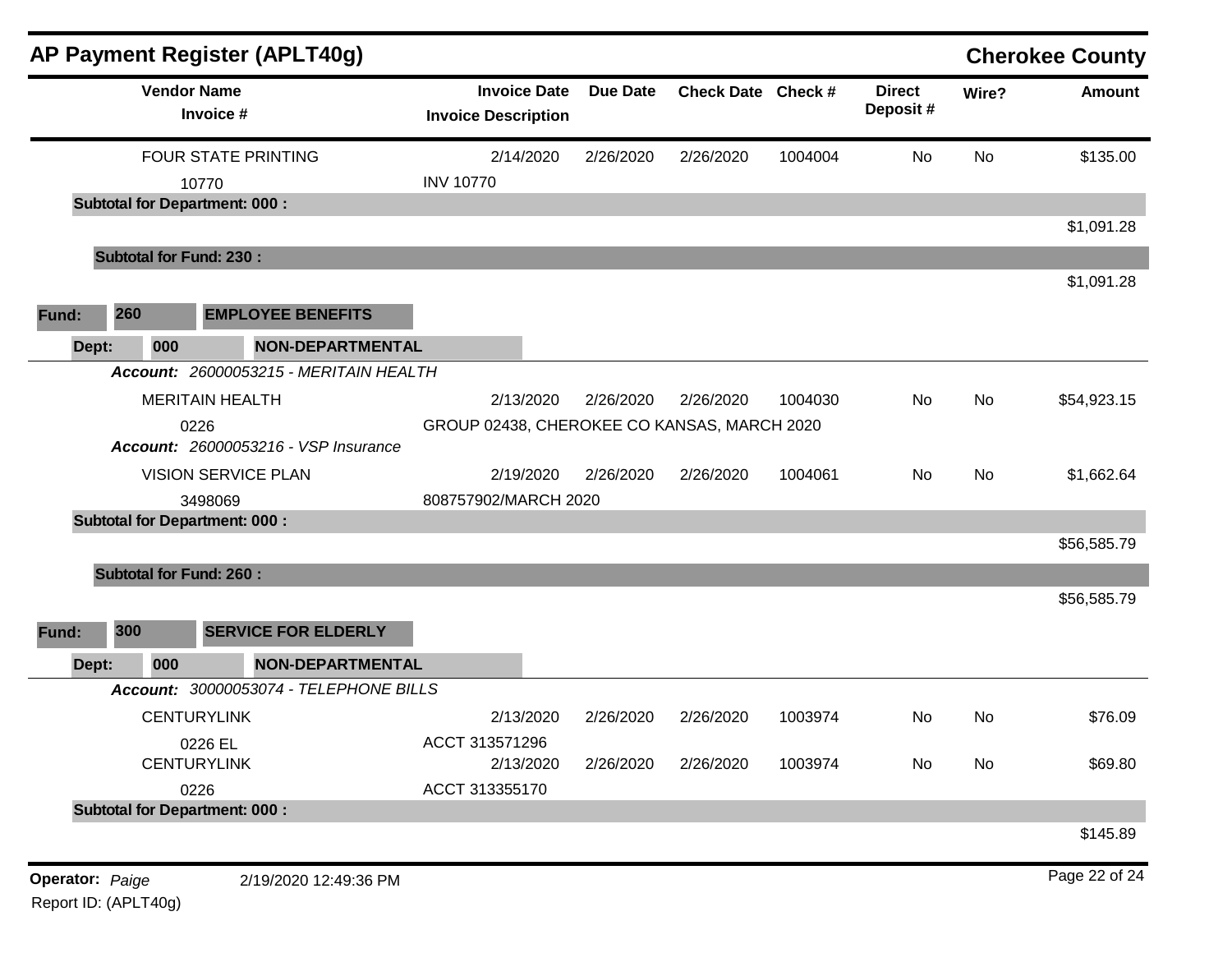|       |       |                                      |            | <b>AP Payment Register (APLT40g)</b>     |                                                   |                 |                    |         |                                   |           | <b>Cherokee County</b> |
|-------|-------|--------------------------------------|------------|------------------------------------------|---------------------------------------------------|-----------------|--------------------|---------|-----------------------------------|-----------|------------------------|
|       |       | <b>Vendor Name</b>                   | Invoice #  |                                          | <b>Invoice Date</b><br><b>Invoice Description</b> | <b>Due Date</b> | Check Date Check # |         | <b>Direct</b><br>Deposit#         | Wire?     | Amount                 |
|       |       | <b>Subtotal for Fund: 300:</b>       |            |                                          |                                                   |                 |                    |         |                                   |           |                        |
|       |       |                                      |            |                                          |                                                   |                 |                    |         |                                   |           | \$145.89               |
| Fund: | 330   |                                      |            | <b>SEWER DISTRICT#1 OPER</b>             |                                                   |                 |                    |         |                                   |           |                        |
|       | Dept: | 000                                  |            | <b>NON-DEPARTMENTAL</b>                  |                                                   |                 |                    |         |                                   |           |                        |
|       |       |                                      |            | Account: 33000053089 - OTHER CONTRACTUAL |                                                   |                 |                    |         |                                   |           |                        |
|       |       |                                      |            | COPY PRODUCTS INC                        | 2/13/2020                                         | 2/26/2020       | 2/26/2020          | 1003988 | No                                | <b>No</b> | \$116.23               |
|       |       | <b>KDHE</b>                          |            | 322471 SEWER                             | INV #322471<br>1/31/2020                          | 2/26/2020       | 2/26/2020          | 1004022 | No                                | No        | \$7,721.05             |
|       |       |                                      |            | C20 1745-01 SEWER 1                      | C20 1745-01                                       |                 |                    |         |                                   |           |                        |
|       |       | <b>Subtotal for Department: 000:</b> |            |                                          |                                                   |                 |                    |         |                                   |           |                        |
|       |       |                                      |            |                                          |                                                   |                 |                    |         |                                   |           | \$7,837.28             |
|       |       | <b>Subtotal for Fund: 330:</b>       |            |                                          |                                                   |                 |                    |         |                                   |           |                        |
|       |       |                                      |            |                                          |                                                   |                 |                    |         |                                   |           | \$7,837.28             |
| Fund: | 460   |                                      | <b>VIN</b> |                                          |                                                   |                 |                    |         |                                   |           |                        |
|       | Dept: | 000                                  |            | <b>NON-DEPARTMENTAL</b>                  |                                                   |                 |                    |         |                                   |           |                        |
|       |       |                                      |            | Account: 46000053300 - MISC PAID OUT     |                                                   |                 |                    |         |                                   |           |                        |
|       |       |                                      |            | <b>OMNIGO SOFTWARE</b>                   | 2/18/2020                                         | 2/26/2020       | 2/26/2020          | 1004038 | <b>No</b>                         | No        | \$11,979.85            |
|       |       |                                      | 4401       |                                          | <b>INV I-OS004401</b>                             |                 |                    |         |                                   |           |                        |
|       |       | <b>Subtotal for Department: 000:</b> |            |                                          |                                                   |                 |                    |         |                                   |           |                        |
|       |       |                                      |            |                                          |                                                   |                 |                    |         |                                   |           | \$11,979.85            |
|       |       | <b>Subtotal for Fund: 460:</b>       |            |                                          |                                                   |                 |                    |         |                                   |           |                        |
|       |       |                                      |            |                                          |                                                   |                 |                    |         |                                   |           | \$11,979.85            |
|       |       |                                      |            |                                          |                                                   |                 |                    |         | Total for Bank 1 Account 1120298: |           | \$198,476.84           |
|       |       |                                      |            |                                          |                                                   |                 |                    | *****   | <b>Total Invoices Paid:</b>       |           | \$198,476.84           |